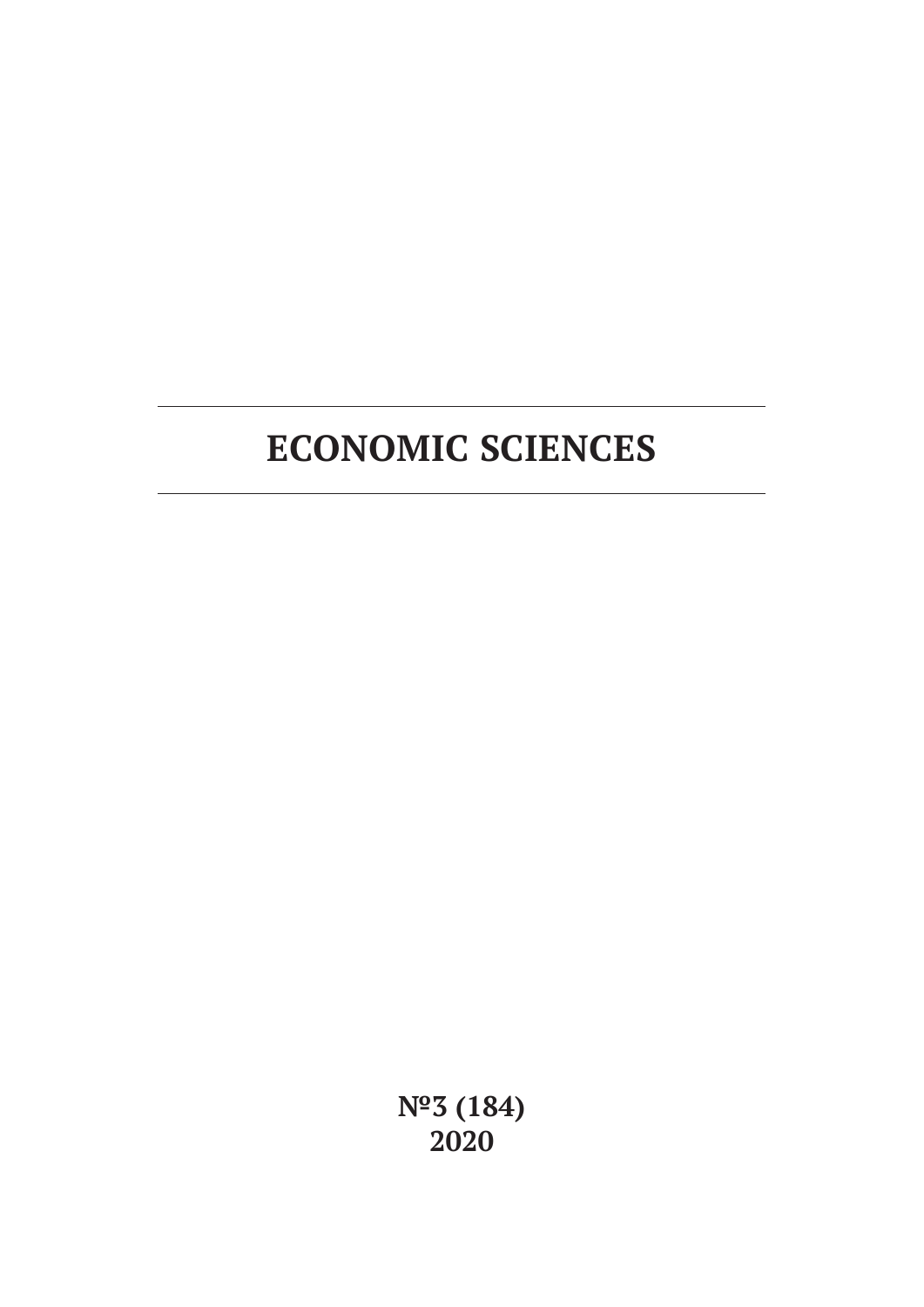#### **Editorial Council**

**V.V. Artiakov** — Doctor of Economics, Member of Russian Academy of Engineering

**R.S. Grinberg** — Doctor of Economics, Professor, Institute of Economy of Russian Academy of Sciences,

**A.G. Griaznova** — Doctor of Economics, Professor, President of Financial University under the Government of the Russian Federation

**A.G. Zeldner** — Doctor of Economics, Professor, Institute of Economy of Russian Academy of Sciences

**N.G. Kuznetsov** — Doctor of Economics, Professor, Rostov State University of Economics

**V.N. Ovchinnikov** — Doctor of Economics, Professor, Southern Federal University

**A.L. Porokhovski** — Doctor of Economics, Professor, Moscow State University named after M.V. Lomonosov

**S.N. Silvestrov** — Doctor of Economics, Professor, Financial University under the Government of the Russian Federation

**A.N. Shokhin** — Doctor of Economics, Professor

**M.A. Eskindarov** — Doctor of Economics, Professor, Rector of Financial University under the Government of the Russian Federation

The journal is included in the list of the Higher Accreditation Committee of The Ministry of Education and Science of Russia of the leading scientific journals and publications issued in the Russian Federation, where the main scientific results of the scientific theses for the degrees of Doctor and Candidate of Science can be found

Founder: LLC "Economic Sciences" Address: 125057, Moscow, Chapaevskii per., 3-775 E-mail: info@ecsn.ru WWW: http://ecsn.ru

The Certificate of registration of mass media: ПИ № ФС77–21147 from 28.06.2005

Subscription index 20387 (Agency "Rospechat")

ISSN 2072–0858

Issue date 15.04.2020 Format 60х84/8 Printed signatures 21.16 500 copies Printed by "24 Print" Ltd

## **Editorial Board**

**V.A. Meshcherov** — Doctor of Economics, Professor, Chief Editor of the Journal «Economic Sciences»

**F.F. Sterlikov** — Doctor of Economics, Professor, Moscow State University of Technologies and Management named after K.G. Razumovskiy

**A.G. Zeldner** — Doctor of Economics, Professor, Institute of Economy of Russian Academy of Sciences

**E.V. Zarova** — Doctor of Economics, Professor, Plekhanov Russian University of Economics

**A.E. Karlik** — Doctor of Economics, Professor, St.-Petersburg State University of Economy and Finance

**N.G. Kuznetsov** — Doctor of Economics, Professor, Rostov State University of Economics

**V.N. Ovchinnikov** — Doctor of Economics, Professor, Southern Federal University

**S.N. Silvestrov** — Doctor of Economics, Professor, Financial University under the Government of the Russian Federation

**K.N. Korischenko** — Doctor of Economics, Professor, Russian Presidential Academy of National Economy and Public Administration

**A.A. Bakulina** — Doctor of Economics, Professor, Financial University under the Government of the Russian Federation

**V.A. Savinova** — Doctor of Economics, Professor, Samara State University of Economics

**E.N. Valiyeva** — Doctor of Economics, Professor, Samara State University of Economics

**G.D. Fainshtein** — PhD in Economics, Tallinn University of Technology

**V.A. Piskunov** — Doctor of Economics, Professor, Samara State University of Economics

**A.M. Petrov** — Doctor of Economics, Professor, Financial University under the Government of the Russian Federation

**P.V. Pavlov** — Doctor of Economics, Associate Professor, Southern Federal University

**O.A. Khokhlova** — Doctor of Economics, Professor, East-Siberian University of Technology and Management

## **Chief Editor:**

**V.A. Meshcherov** — Doctor of Economics, Professor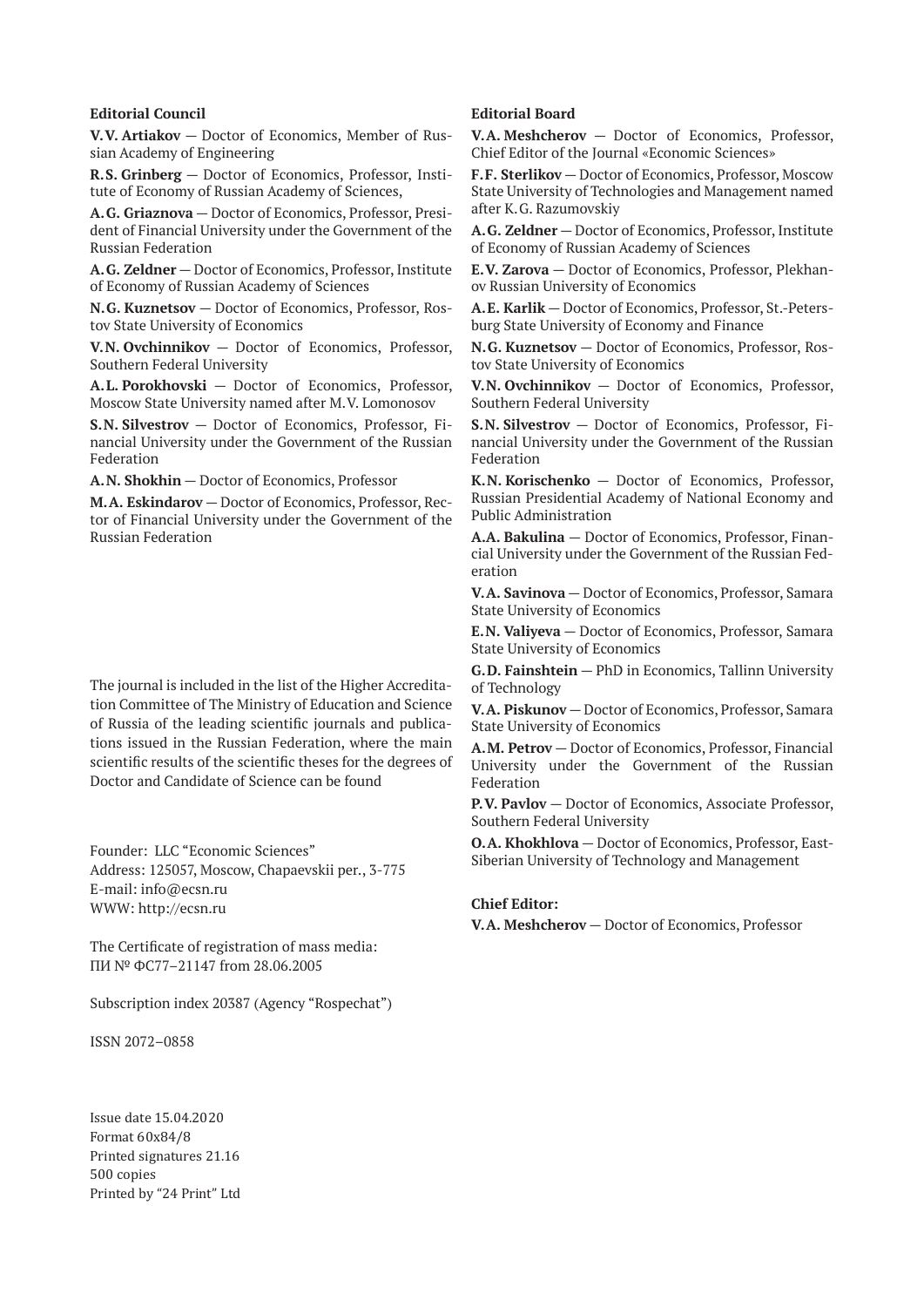## **CONTENTS**

## **ECONOMIC THEORY**

| Budovich Y.I. Scientific and technological progress as a factor of inefficiency of budget                                                                                       |
|---------------------------------------------------------------------------------------------------------------------------------------------------------------------------------|
| Lebedev K.N. Scientific and technological progress as a factor of opportunistic behavior                                                                                        |
| Levchenko L.V., Karpenko O.A. Current trends in the development and accumulation                                                                                                |
| Semenova A.E., Fedorova N.A. Formation of an anti-crisis marketing strategy                                                                                                     |
| ECONOMICS AND MANAGEMENT OF NATIONAL ECONOMY                                                                                                                                    |
| Bekbergeneva D.E. Features of regulation of priority areas of the digital economy  170                                                                                          |
| Bekbergeneva D.E. Research of indicators of innovative development of russia in the digital                                                                                     |
| Vasilchenko M.Y. Long-term growth trends in livestock production taking into account                                                                                            |
| Konovalov V.N. The role of the tax mechanism in the formation of revenues of the budget                                                                                         |
| Mazhanskaya E.V., Pasechnik A.S., Kalinina D.A., Bekker M.S., Serebrennikova S.A.,                                                                                              |
| Vologdina E.S., Kizil E.V. Features of formation and development of technopark structures                                                                                       |
| Denisenko V.Y. Development of an automation algorithm when forming a contract                                                                                                   |
| Zhabin A.P., Volkododova E.V. Using the tools of the project-process approach in cost<br>management at small and medium-sized businesses in the context of increasing market    |
| Zyukin D.A. The essence of the innovative use of the natural and economic potential<br>of the grain product subcomplex of the agro-industrial complex and development prospects |
| Karlik A.E., Yu Jinchen Structure, dynamics and features of direct foreign investments                                                                                          |
| Mayorov A.A., Suray N.M., Nosov V.V., Bobkov A.N., Garipova L.V. Digital technology                                                                                             |

**Savelyev A.A.** Institutional factors of the Russian telecommunications market development...... 177 **Sadykova L.G.** Principles and methods of debtor indebtedness management on enterprise ......... 178 **Samakhavets M.P., Buhtik M.I., Kievich A.V.** Budget financing of the social sphere of the Republic of Belarus ............................................................................................................... 178 **Umanskiy A.M.** Other grants in the system of budgetary regulation: trends and prospects ......... 178; Economic indicators for mapping the structure of high-tech industries ........................................ 179 **Chmyshenko E.G., Chmyshenko E.V.** Modern problems of strategic planning in the Russian economy .................................................................................................................. 180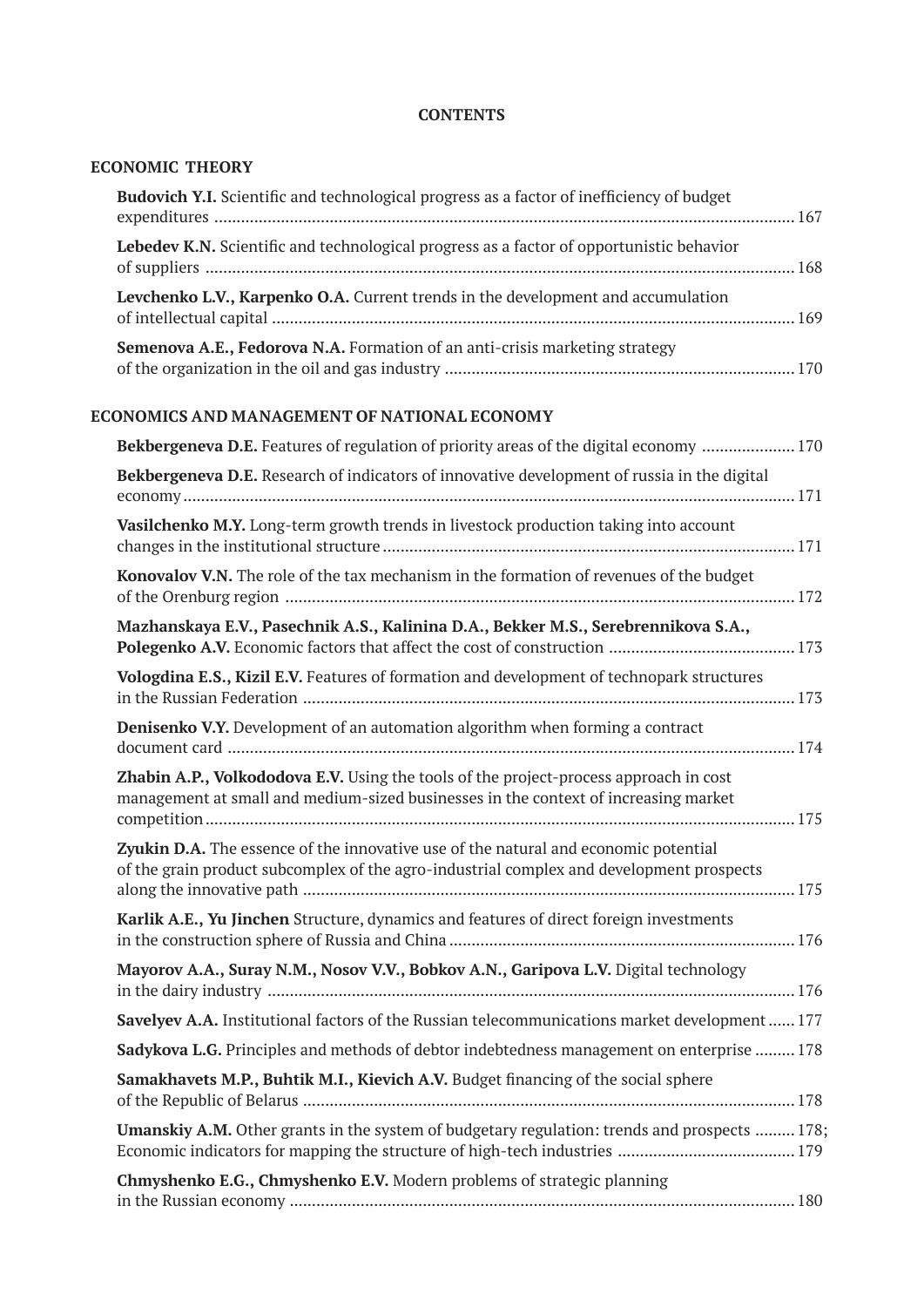# **BOOK KEEPING, STATISTICS**

| Yurchenko K.A., Petrov A.M. A modern view of the purpose and structure of the financial |  |
|-----------------------------------------------------------------------------------------|--|
|                                                                                         |  |

## **WORLD ECONOMY**

| Allayarova N.I. The evolution of Eurasian integration: a cooperation mechanism              |  |
|---------------------------------------------------------------------------------------------|--|
| between the member states of the Eurasian economic union on the common gas market  181      |  |
|                                                                                             |  |
| <b>Monogarov N.N.</b> People's Democratic Republic of Algeria in the energy security system |  |
| Fadeeva I.A. Systemic crisis in the former Yugoslavia: consequences and lessons 183         |  |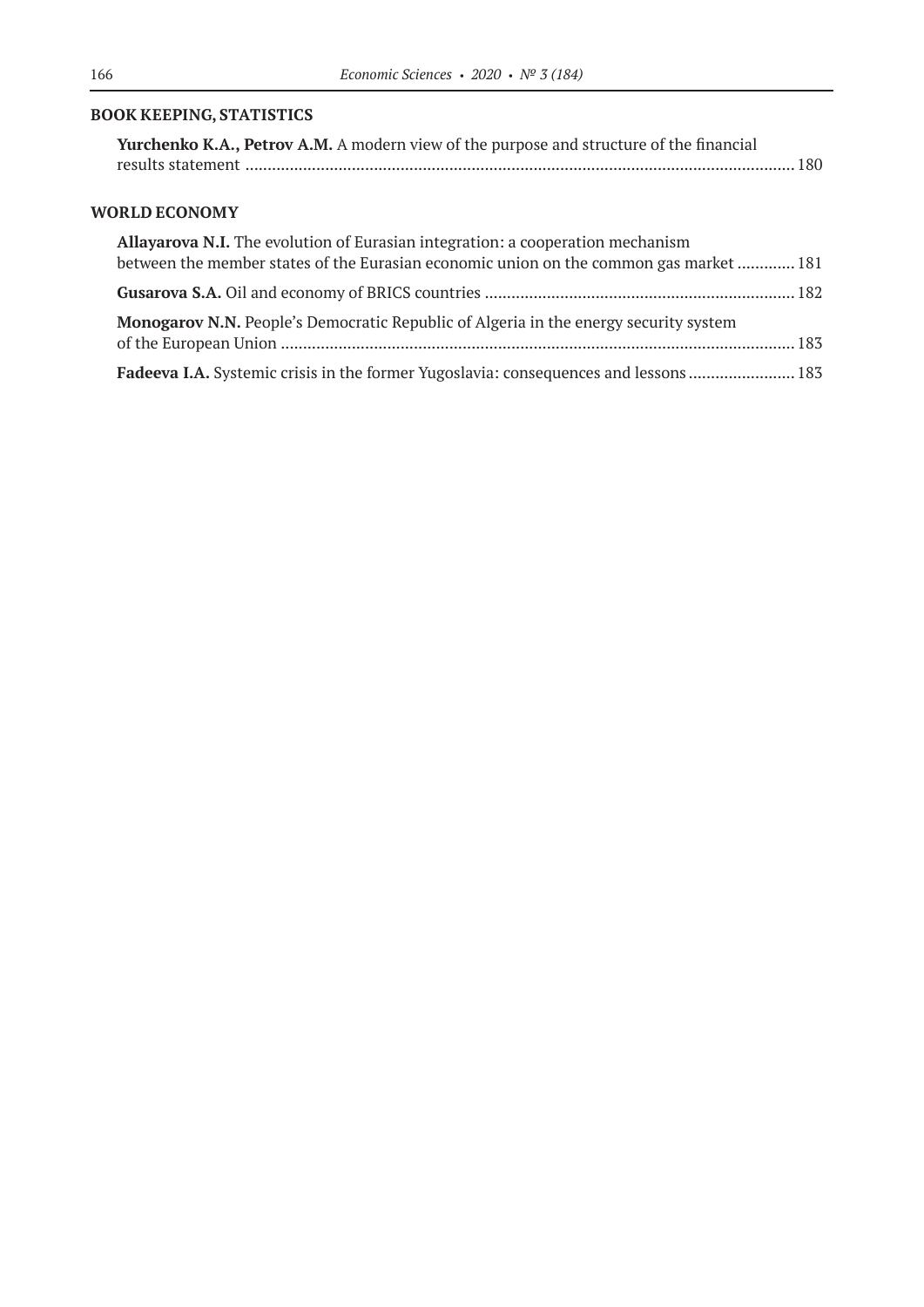# **ECONOMIC THEORY**

# **SCIENTIFIC AND TECHNOLOGICAL PROGRESS AS A FACTOR OF INEFFICIENCY OF BUDGET EXPENDITURES**

## ©© 2020 **Budovich Yuliya Ivanovna**

Doctor of Economics, professor of the Department of economic theory Financial University under the Government of the Russian Federation, Moscow, Russia E-mail: JBudovich@fa.ru

The article proves that budget expenditures for research and development are the most inefficient type of budget expenditures, which makes calculations for increasing the share of budget funding for science in GDP to 1.0% in 2035 illusory, unless the situation with the efficiency of public spending on science changes.

*Keywords: R&D efficiency, R&D cost, usefulness of R&D results.*

- 1. *Baranjuk Ju.* «By default is 10%, but in construction I encountered 40%». The contractor tells the story of kickbacks in Russia.— URL: https://www.currenttime.tv/a/28724627.html.
- 2. *Gershman M.A., Zinina T.S., Romanov M.A.* Programs of innovative development of companies with state participation: Interim results and priorities. Moscow, HSE, 2015. 128 p.
- 3. *Gorodnikova N.V., Gokhberg L.M., Ditkovskii K.A.* et al. Science. Technologies. Innovations: 2019: a concise statistical compendium. Moscow, HSE, 2019. 84 p.
- 4. *Ishchenko S.* Underarmed forces of Russia.— URL: https://army-news.ru/2011/03/nedovooruzhyonnye-sily-rossii/.
- 5. How to awaken sleeping giants? URL: http://old.economy.gov.ru/minec/about/structure/depIno/2017130114.
- 6. *Korchagin Ju.* Opinion of the scientist. Corruption, imitation and profanation.— URL: http://communa.ru/ ekonomika/mnenie\_uchenogo-\_korruptsiya-\_imitatsiya\_i\_profanatsiya/.
- 7. *Kuznecov E.B.* et al. National report on innovations in Russia 2016. Moscow, HSE, 2016. 104 p.
- 8. *Marakulin D.* «Crosses» paid kickbacks and killed. The case of corruption in the construction of Europe's largest jail is over.— URL: https://www.kommersant.ru/doc/3834290.
- 9. Insatiable R&D.— URL: http://forum.spnet.ru/threads/63682/.
- 10. *Onishhenko E.* Science on the budget margins.—URL: https://www.gazeta.ru/science/2016/01/20\_a\_8032067.shtml.
- 11. Bases of policy of the Russian Federation in the field of development of science and technologies for the period till 2010 and the further prospect (approved by President of the Russian Federation on March 30, 2002 № PR-576). URL: https://base.garant.ru/12127915/.
- 12. «Kickbacks» after «kickback» as on the seashore.— URL: http://www.e-torgi.ru/index.php/stati‑2/1149-otkatza-otkatom-kak-na-morskom-beregu.
- 13. *Pozhidaev E.* «Innovators» and cut.— URL: http://www.rosbalt.ru/business/2011/07/22/871814.html.
- 14. *Popov I.* Road analysis URL: https://www.forbes.ru/ekonomika/lyudi/27446-dorozhnyi-razbor.
- 15. Russian Federation government. *Order No.* 2227-R of 8 December 2011 [on approval of the innovation development Strategy of the Russian Federation for the period up to 2020].— URL: http://docs.cntd.ru/document/902317973.
- 16. Recommendations of the IX international Forum «Innovative development through the intellectual property market».— URL: http://structure.sfu-kras.ru/files/structure/rniiis\_itogi.pdf.
- 17. *Rogov S.M.* RF: science and R&D. Excerpt from the report.— URL: https://ss69100.livejournal.com/1875749.html.
- 18. Media: the Prosecutor General's office found violations in state contracts for R&D.— URL: https://news.rambler. ru/incidents/29748684-genprokuratura-nashla-narusheniya-v-goskontraktah-na-niokr/.
- 19. Statistics of science and education. Issue 6. Costs and sources of research and development funding]. Moscow, FGBNU NII RINKCJe, 2018. 200 p.
- 20. Strategy for the development of science and innovations in the Russian Federation for the period up to 2015.— URL: http://docs.cntd.ru/document/902367266.
- 21. Presidential decree No. 642 of December 1, 2016 «On the strategy of scientific and technological development of the Russian Federation.— URL: https://www.garant.ru/products/ipo/prime/doc/71451998/.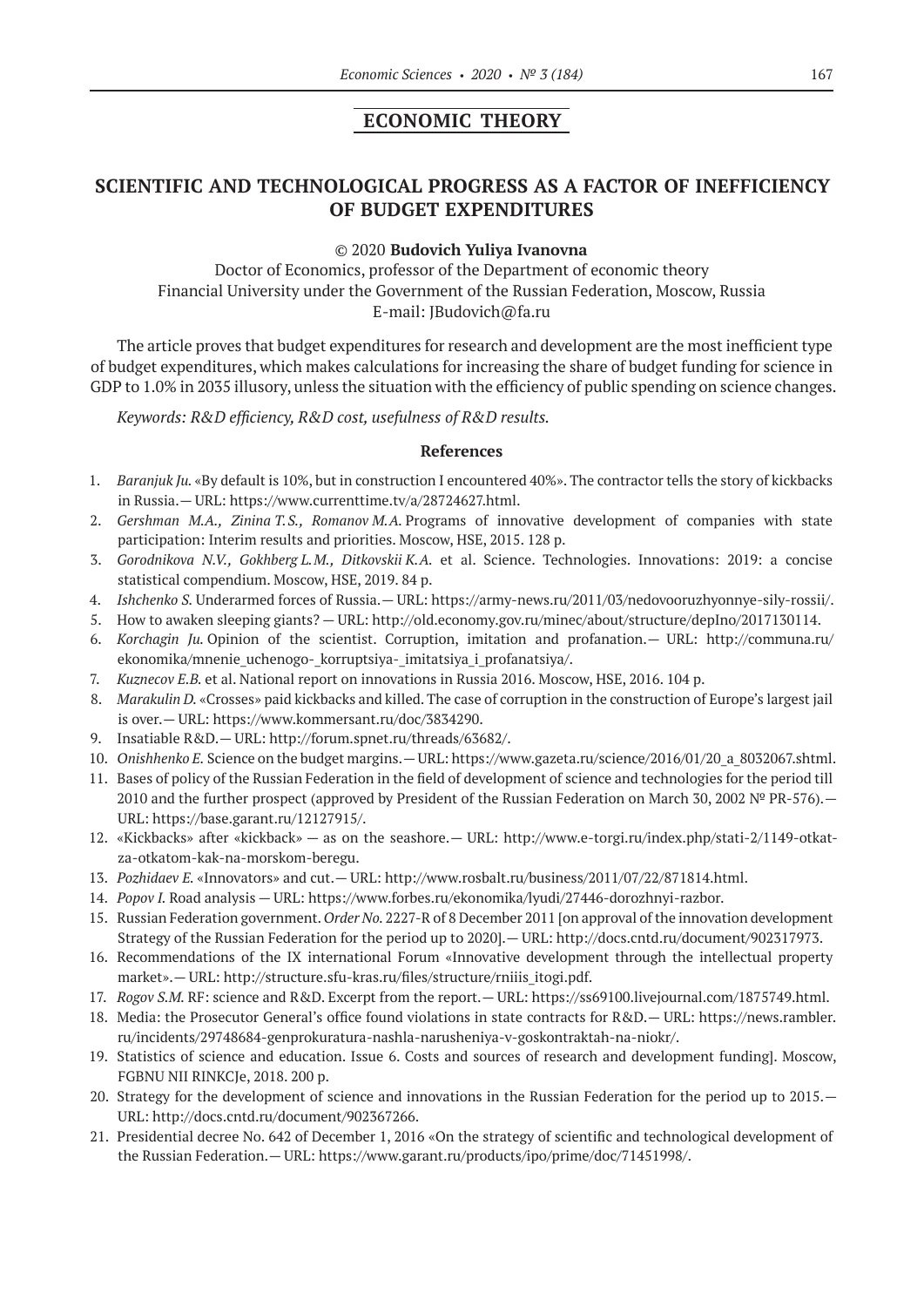- 22. *Shirov A.A., Gusev M.A., Folov I. Je.* Macroeconomic effects of Russian defense expenditures: retrospective analysis and forecast. Problems of forecasting, 2018, No 4 (169). pp. 3–16.
- 23. *Chechel' A., Tovkailo M.* Efficiency of state spending on R&D is almost zero.— URL: https://www.vedomosti.ru/ politics/articles/2011/01/17/effektivnost\_gosrashodov\_na\_niokr\_prakticheski\_ravna\_nulyu.
- 24. Experts: Corruption in the Ministry of Education can't be defeated by Livanov's resignation alone.— URL: http:// nsn.fm/hots/gosduma-korruptsiyu-v-obrazovanii-otstavkoy-livanova-ne-iskorenit.php.

# **SCIENTIFIC AND TECHNOLOGICAL PROGRESS AS A FACTOR OF OPPORTUNISTIC BEHAVIOR OF SUPPLIERS**

## ©© 2020 **Lebedev Konstantin Nikolaevich**

Doctor of Economics, professor of the Department of economic theory Financial University under the Government of the Russian Federation, Moscow, Russia E‑mail: KNLebedev@fa.ru

This article examines the circumstances that make participation in the execution of a state order of R&D much more attractive to unscrupulous performers than participation in the supply of other goods for state needs. The article also discusses the conditions that allow unscrupulous R&D performers to use these circumstances, the main of which is the absence of a qualified IIR state customer.

*Keywords: scientific and technological progress, falsification of R&D, self-ordering of R&D for the state, corruption in R&D*

- 1. *Belogina N.S., Popova A.S.* The problems of identifying and reducing risks of fraud with materials in the performance of research and development. International student scientific Bulletin, 2018, No. 2.— Access mode: http://eduherald.ru/ru/article/view?id=18129.
- 2. Large legal dictionary. Falsification. Moscow, INFRA-M, 2003, 703 p.
- 3. Free online community of experts, researchers and reporters who are dedicating their work to the revelations of the swindlers, forgers and liars.— URL: https://www.dissernet.org/.
- 4. *Gorodnikova N.V., Gokhberg L.M., Ditkovskii K.A.* et al. Science. Technologies. Innovations: 2019: a concise statistical compendium. Moscow, HSE, 2019. 84 p.
- 5. Contract for research and development (R&D) (approximate form).—URL: http://docs.cntd.ru/document/855100547.
- 6. *Ishchenko S.* Underarmed forces of Russia.— URL: https://army-news.ru/2011/03/nedovooruzhyonnye-sily-rossii/.
- 7. Space kickbacks of Chemezov and Ostapenko.— URL: https://wek.ru/kosmicheskie-otkaty-chemezova-iostapenko.
- 8. *Milov G.* What causes the increase in R&D costs.— URL: https://www.vedomosti.ru/management/ articles/2012/10/30/umnee\_a\_ne\_bolshe.
- 9. *Myasnikov V.* Insatiable R&D. Design development is delayed to complete obsolescence.— URL: https://old. flot2017.com/item/monitoring/3676.
- 10. National report on innovations in Russia 2016. Moscow, Ministry of economic development, Open government, RVC, 2016. 99 p.
- 11. About approval of methodical recommendations on the distribution of subsidies provided to Federal government institutions performing public work in the sphere of scientific (research) and scientific-technical activities (draft order of the Ministry of education and science).— URL: https://base.garant.ru/56632760/.
- 12. Features of procurement of research and development works.— URL: https://economuch.com/munitsipalnyiyzakaz-gosudarstvennyiy/osobennosti-zakupki-nauchno-issledovatelskih‑47847.html.
- 13. Russia's rejection of the An-70: the end of the project? URL: https://news.rambler.ru/politics/29400961-otkazrossii-ot-an‑70-konets-proekta/.
- 14. URL: https://newsland.com/community/4057/content/petrikgeit-skandal-vokrug-viktora-petrika/2051247.
- 15. Forgery.— URL de: https://dic.academic.ru/dic.nsf/ruwiki/393436.
- 16. Regulations on competition for internal research grants.— URL: 90345-polozhenie o grantah iz sredstv universiteta\_2018.pdf.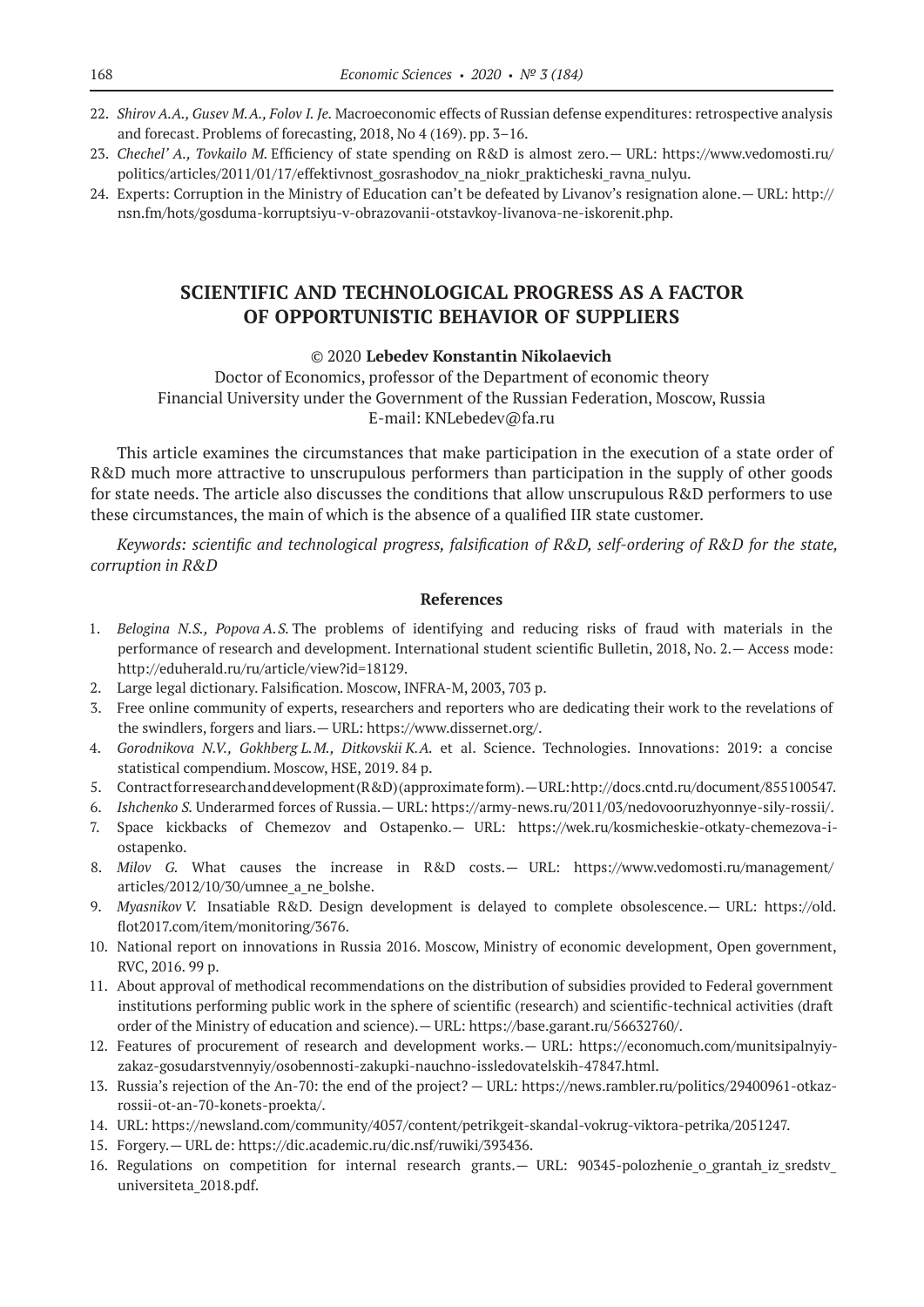- 17. *Poryadkov L.* Fraud in science.— URL: https://maxpark.com/user/1220335144/content/643159.
- 18. Examples of fraud. Fraud in science.— URL: http://antifraud.narod.ru/fraud-example3.html.
- 19. Countries' spending on research and development.— URL: https://nonews.co/directory/lists/countries/researchdevelopment-expenditure.
- 20. Recommendations of the IX International Forum «Innovative development through the intellectual property market». Moscow, 07 April 2017. Outcome document — URL: http://structure.sfu-kras.ru/files/structure/rniiis\_ itogi.pdf.
- 21. *Romanov A.* Art of theft in Russia has now reached the heights of space URL: http://www.km.ru/vrossii/2013/05/17/finansovye-makhinatsii-i-afery/710970-iskusstvo-vorovstva-dostiglo-v-rossii-kosm.
- 22. *Sikorskii D.* Without benefits, but with growth: the Ministry of Finance will revise the policy of financial incentives.— URL https://rueconomics.ru/258778-bez-lgot-no-s-rostom-minfin-peresmotrit-politiku-finansovogostimulirovaniya.
- 23. T‑95-stillborn monster of the Russian tank industry.— URL: http://alternathistory.com/t‑95-mertvorozhdennyjmonstr-rossijskogo-tankoproma/.
- 24. *Troshin D.V.* Methods of evaluation of the results of research. Economic analysis: theory and practice, 2014, No. 46 (397). pp. 50–58.
- 25. Learn how plagiarism detection works.— URL: https://antiplagiarism.net/ru/blogs/how-plagiarism-detectionworks/.
- 26. *Chechel' A., Tovkailo M.* Efficiency of state spending on R & d is almost zero. The result of 1586 contracts for 6.2 billion rubles in 2009 were two non-proprietary software worth 30 million rubles.— URL: https://www.vedomosti. ru/politics/articles/2011/01/17/effektivnost\_gosrashodov\_na\_niokr\_prakticheski\_ravna\_nulyu.

# **CURRENT TRENDS IN THE DEVELOPMENT AND ACCUMULATION OF INTELLECTUAL CAPITAL**

©© 2020 **Levchenko Larisa Vladimirovna** Candidate of Economics, Associate Professor Samara State University of Economics, Samara, Russia E-mail: lvls@mail.ru

> ©© 2020 **Karpenko Olga Anatoljevna** Candidate of Economics, leading specialist

The paper identifies the main trends in the development and accumulation of intellectual capital, which are classified into groups of main trends with a brief study of them. The issues of developing the skills of a modern person, changing the functional role of a person in the production process, in interpersonal relationships, and in the development strategies of modern enterprises are considered. The paper also provides examples of new and outdated professions and examines unifying and other trends in modern socio-economic development. In addition, the article provides a calculation and comparative analysis of economic indicators that characterize the processes under study.

*Keywords: intellectual capital, self-employment, artificial intelligence, integration, innovative thinking, innovative income, rent, hard and soft professional skills.*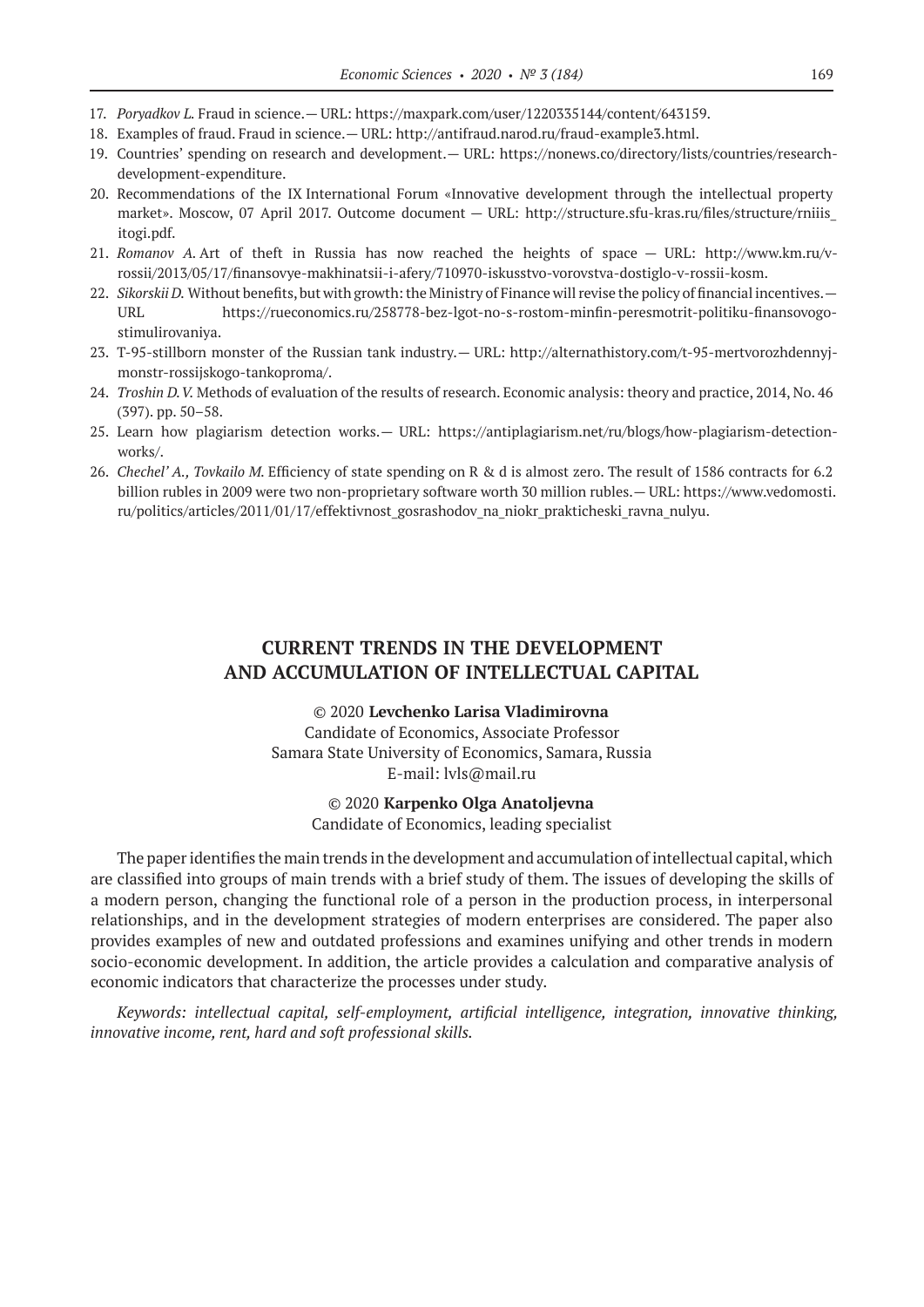# **FORMATION OF AN ANTI-CRISIS MARKETING STRATEGY OF THE ORGANIZATION IN THE OIL AND GAS INDUSTRY**

©© 2020 **Semenova Aytalina Eduardovna** Graduate student of the Department «Management» NEFU named after M.K. Ammosov, Yakutsk, Russia E-mail: SemenovaAita21@mail.ru

©© 2020 **Fedorova Nyurguyana Arkadyevna** Candidate of Economics, Associate Professor, Department of Management NEFU named after M.K. Ammosov, Yakutsk, Russia E-mail: nurguyana@mail.ru

The article discusses the problems of forming an anti-crisis marketing strategy of an enterprise, measures for the development strategy of an enterprise are developed that the organization can use to take the most advantageous position in the market. The relevance of the article is related to the statement of the problem of choosing an effective anti-crisis marketing strategy for the oil and gas industry in the current unstable market conditions of the economy.

*Keywords: marketing strategy, strategic goals, development strategy, complex marketing tools, types of marketing strategies, oil and gas complex.*

# **ECONOMICS AND MANAGEMENT OF NATIONAL ECONOMY**

## **FEATURES OF REGULATION OF PRIORITY AREAS OF THE DIGITAL ECONOMY**

©© 2020 **Bekbergeneva Dina Evgenievna**

Candidate of Economic Sciences, Associate Professor, Department of Theory of Practice and Management Orenburg branch of RANEPA, Orenburg, Russia E‑mail: dinabekber@mail.ru

The article presents the results of a study of priority areas of the digital economy that require special regulation: consumer protection, data protection, cybersecurity and e-commerce. It is noted that there is currently no consensus on the content of norms and standards that could guide and regulate modern changes in the digital economy. Special attention is paid to the importance of understanding and taking into account the specifics of the development of complex digital systems at the international, regional, national and sometimes subnational levels by regional business communities.

*Keywords: digital economy, consumer rights, data protection, cybersecurity, e-commerce*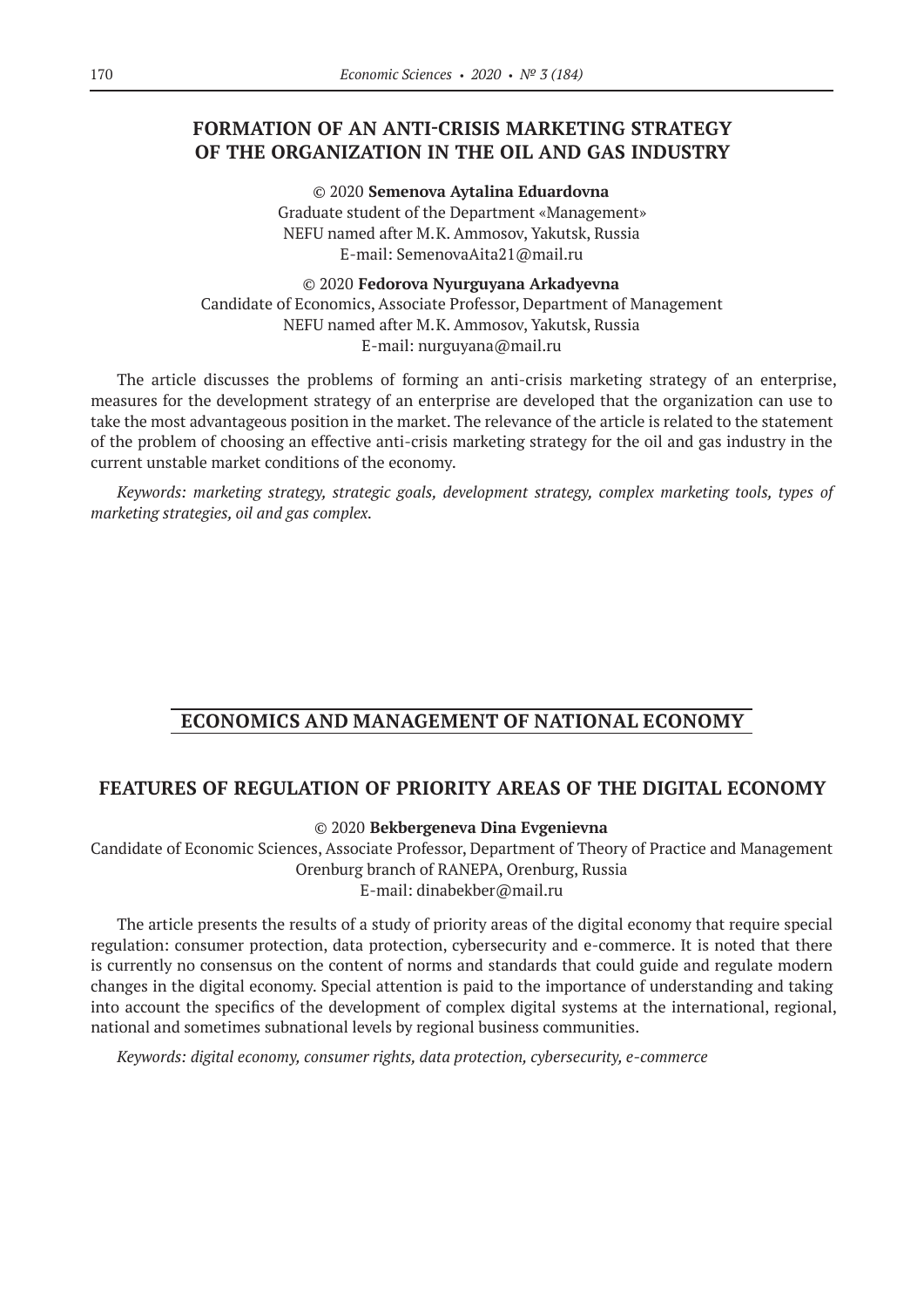# **RESEARCH OF INDICATORS OF INNOVATIVE DEVELOPMENT OF RUSSIA IN THE DIGITAL ECONOMY**

#### ©© 2020 **Bekbergeneva Dina Evgenievna**

Candidate of Economic Sciences, Associate Professor, Department of Theory of Practice and Management Orenburg branch of RANEPA, Orenburg, Russia E‑mail: dinabekber@mail.ru

The article presents the results of the analysis of indicators of innovative development of Russia in comparison with European countries in the digital economy. Special attention is paid to the description of indicators of economic innovation and the study of the cost structure of technological, marketing and organizational innovations in Russia.

*Keywords: innovation, innovative economy, technological innovation, marketing innovation, organizational innovation.*

# **LONG-TERM GROWTH TRENDS IN LIVESTOCK PRODUCTION TAKING INTO ACCOUNT CHANGES IN THE INSTITUTIONAL STRUCTURE**

## ©© 2020 **Vasilchenko Мarianna Yakovlevna**

Сandidate of Economic Sciences, Senior Researcher Institute of Agrarian Problems of Russian Academy of Science, Saratov, Russia. E‑mail: mari.vasil4enko@yandex.ru

The trends of increasing production of livestock products taking into account changes in the institutional structure are studied. Comparison of indicators of quantitative and qualitative economic growth of individual segments of livestock production in 2013–2018 shows changes in the institutional environment, innovation of production and resource costs. The impact of innovative state support on the dynamics of production and resource indicators of dairy cattle breeding is revealed, and the conclusion is made about the increase in the share of added value in the dairy product chain.

*Keywords: agro-industrial complex, institutional structure, economic growth, innovation process, animal husbandry, state support*

- 1. *Kuznets, S*. Modern economic growth: research results and reflections: a Nobel lecture / / Nobel laureates in Economics: a view from Russia.— SPb.: «Humanistics», 2003.— P. 104.
- 2. *Andergassen R. Nardini Fr; Ricottill, M*. diffusion of Innovation, general purpose technologies and economic growth // STRUCTURAL CHANGE AND ECONOMIC DYNAMICS. 2017.— Vol. 40.— P. 72–80.
- 3. Milk production in all categories of farms increased by 5.8%.— Mode of access: http://mcx.ru/press-service/news/ proizvodstvo-moloka-vo-vsekh-kategoriyakh-khozyaystv-uvelichilos-na‑5–8/.
- 4. *Vasil'chenko M. Ya*. Tools to support the distribution process innovations in the branches of agricultural production (on the example of dairy cattle breeding)  $//$  Regional agro-systems: Economics and sociology. 2019. #3.  $-$  Mode of access: https://elibrary.ru/item.asp?id=385974303/.
- 5. Indicators of innovation activity: 2019: statistical collection / L.M. Gokhberg, K.A. Ditkovsky, I.A. Kuznetsova et al.; NAT. research. Higher school of Economics. Moscow: HIGHER school of Economics, 2019.— 376 p.— access Mode: https://www.hse.ru/primarydata/ii2019.
- 6. Demand for state innovation policy tools from enterprises in high-tech industries: HSE, 2019.— Mode of access: https://docviewer.yandex.ru/view/130929660.
- 7. *Surovtsev V., Nikulina Yu., Payurova E.* Achievement of threshold indicators of the doctrine of food security for milk: forecast, factors and risks / / agro-industrial complex: economy, management.— 2019. # 12.— Pp. 38–50.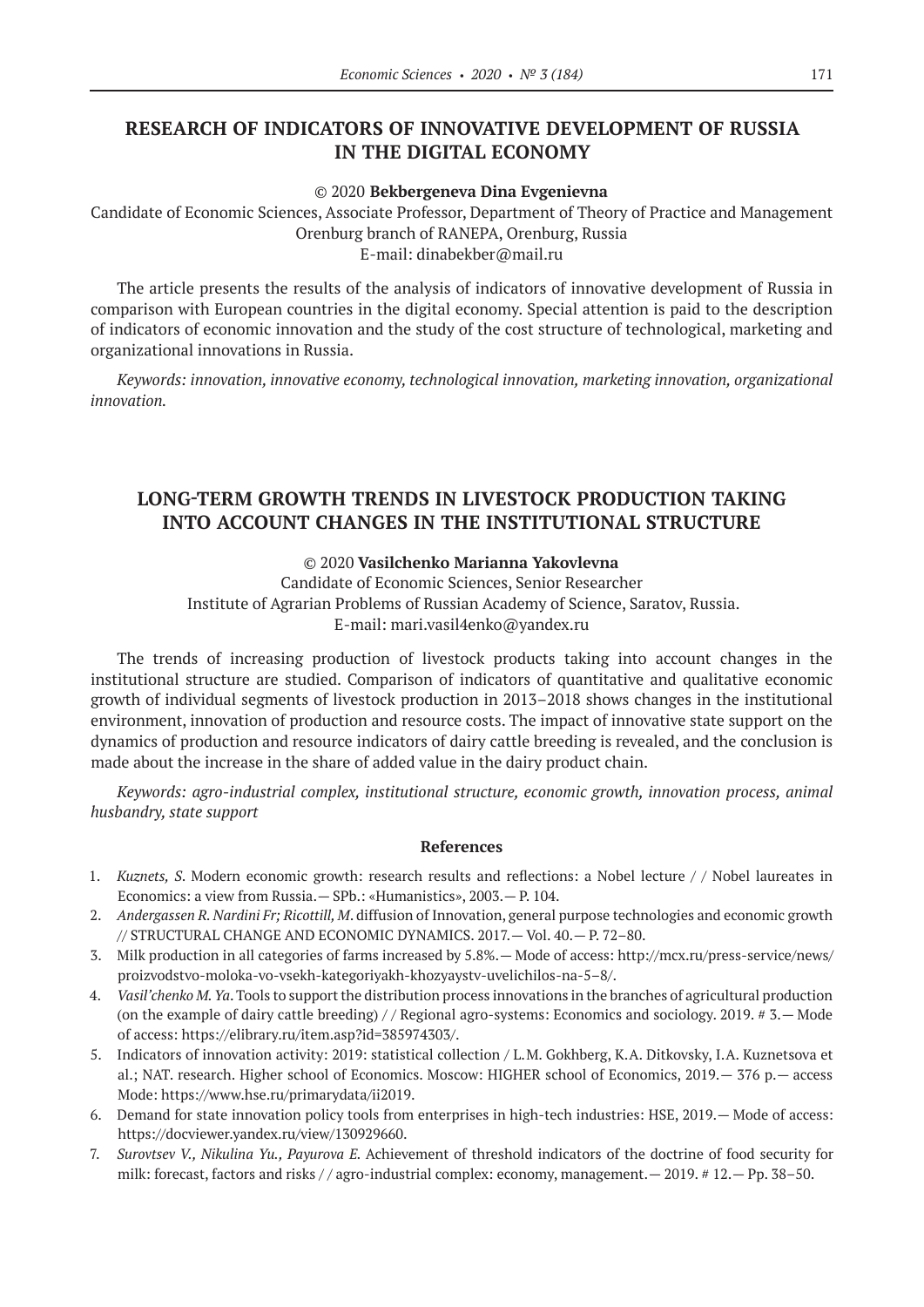# **THE ROLE OF THE TAX MECHANISM IN THE FORMATION OF REVENUES OF THE BUDGET OF THE ORENBURG REGION**

## ©© 2020 **Konovalov Vadim Nikolayevich** graduate student Samara State Economic University, Samara, Russia E‑mail: vnkonovalov@tksts.com

The article discusses the peculiarities of the use of administration tools in tax practice, which help to implement the main tasks of tax authorities «activities related to the formation of a regional consolidated budget with the help of tax revenues. The success of these tasks increases the economic security of the region.

*Keywords: tax mechanism, consolidated budget, federal budget, tax revenues, tax administration, economic security, income tax, taxpayer.*

- 1. Decree of the President of the Russian Federation No. 208 of 13 May 2017. On the strategy of economic security of the Russian Federation for the period up to 2030.— [Electronic resource].— Access mode: http://kremlin.ru/acts/ bank/41921–01.03.2020.
- 2. *Vikhrov A.V.* The Concept of Defining Typological Types of Economic Security at the Regional Level//Innovative Development of the Economy. No. 5 (41). 2017.— 197–202 p.
- 3. *Mayburov I.A.*  Tax policy. Theory and practice: textbook/I.A. Mayburov, M.D. Abramov, G.A. Agarkov, ed.: I.A. Mayburov.— M.: UNITY-DANA, 2015.— 519 p.
- 4. *Mayburov I.A.* Encyclopedia of theoretical bases of taxation / I.A. Mayburov, Yu.B. Ivanov, E.V. Balatsky, etc.; *Under Ed. I.A.* Mayburov, Yu.B. Ivanov.— M.: UNITY-DANA, 2016.— 503 p.
- 5. *Fomin E.P., Vikhrov A.V.*  Tax Administration in the Russian Federation in Modern Conditions.//Problems of Enterprise Development: Theory and Practice: Materials of the XIV International Scientific and Practical Conference. SGEU.— 2015.— 143 p.
- 6. *Fomin E.P.* Mechanism for Increasing Innovative Potential for the Development of the Region in the System of Strategic Vectors of Economic Modernization//- SGEU, 2013.— 231 p.
- 7. *Khazov E.N.* National Security: textbook for students of higher education studying in the specialty «Economic Security»/E.N. Khazov [et al.]; Ed. N.D. Eriashvili, O.A. Mironova, E.N. Khazova.— Moscow: UNITY-DANA, 2017.— 287 p.
- 8. Tax security: monograph for masters of universities studying in the fields of training Economics, Jurisprudence/ [O.A. Mironova et al.]; *Under Ed. O.A.* Mironova.— M.: UNITY-DANA: Law and Law, 2017. 463 pages.
- 9. The main directions of the budget, tax and customs-tariff policy for 2019 and for the planning period 2020 and 2021. [Electronic resource].— Access mode: http://www.consultant.ru/document/cons\_doc\_LAW\_308390/-03.03.2020.
- 10. Report on the results of the expert and analytical event «Analysis of problems and prospects for the development of the income base of the constituent entities of the Russian Federation.» (Approved by the Board of the Court of Accounts of the Russian Federation (minutes dated 24.02.2012 № 9К (842), item 7))//Bulletin of the Court of Accounts of the Russian Federation № 1 (181), 2013.
- 11. Order of the Federal Tax Service of July 18, 2018 № MMV‑7–1/457 @ «On Approval of the Methodology for Forecasting Income Revenues to the Consolidated Budget of the Russian Federation for the Next Financial Year and Planning Period.»
- 12. Website of the Federal Tax Service.— [Electronic resource].— Access mode: http://analytic.nalog.ru/portal/index. ru-RU.htm — 01.03.2020.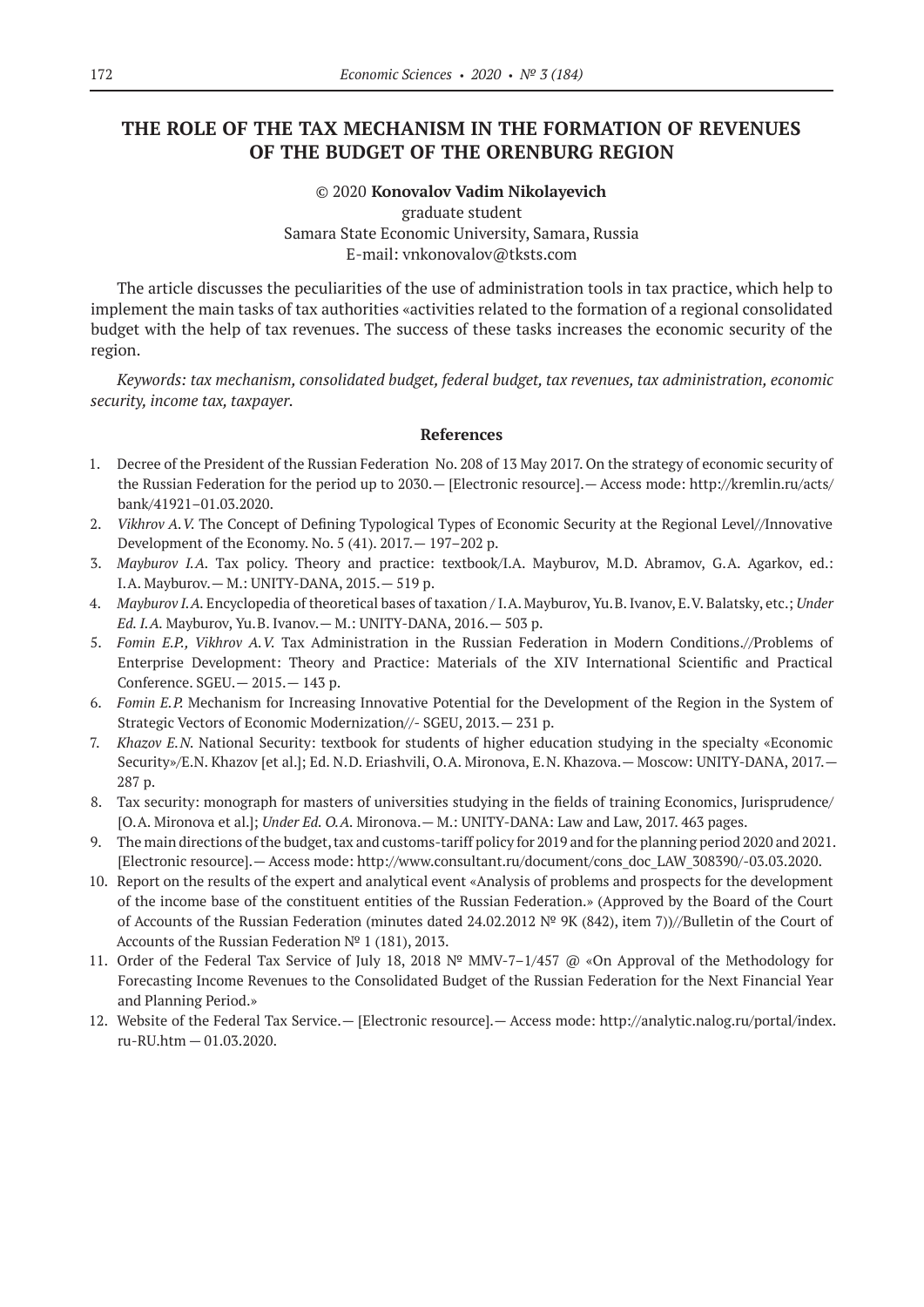## **ECONOMIC FACTORS THAT AFFECT THE COST OF CONSTRUCTION**

©© 2020 **Mazhanskaya Elizaveta Vladimirovna**

Bachelor, Master student of the department «Expertise and and real estate management» Siberian Federal University, Krasnoyarsk, Russia E‑mail: mazhanskaya97@mail.ru

©© 2020 **Pasechnik Anastasia Sergeevna**

Specialty student of the department «The construction of unique buildings and structures» Siberian Federal University, Krasnoyarsk, Russia E‑mail: pasechnicnastya14@mail.ru

©© 2020 **Kalinina Daria Alexandrovna** Specialty student of the department «The construction of unique buildings and structures» Siberian Federal University, Krasnoyarsk, Russia E‑mail: daryakalinina2000@gmail.com

## ©© 2020 **Bekker Maria Stanislavovna**

Specialty student of the department «The construction of unique buildings and structures» Siberian Federal University, Krasnoyarsk, Russia E‑mail: mary.bekker.98@mail.ru

## ©© 2020 **Serebrennikova Sofya Andreevna**

Specialty student of the department «The construction of unique buildings and structures» Siberian Federal University, Krasnoyarsk, Russia E-mail: serebrennikova s@list.ru

## ©© 2020 **Polegenko Anastasia Valerevna**

Specialty student of the department «The construction of unique buildings and structures» Siberian Federal University, Krasnoyarsk, Russia E‑mail: apolegenko@inbox.ru

The article considers the factors that affect the cost of construction, studied the elements of the functional process, justified the methods of reducing costs in construction, analyzed the need to manage the cost of construction, as well as trends in the field of audit of construction projects.

*Keywords: economic factors, construction cost, cost reduction methods, cost calculation, work cost index, cost estimates, design stages.*

# **FEATURES OF FORMATION AND DEVELOPMENT OF TECHNOPARK STRUCTURES IN THE RUSSIAN FEDERATION**

## ©© 2020 **Vologdina Elena Sergeevna**

Graduate student, Faculty of Economics and Management, Department of «Economics, Finance and Accounting» Komsomolsk-on-Amur State University, Russia, Komsomolsk-on-Amur

E‑mail: vologdina-el@yandex.ru

## ©© 2020 **Kizil Elena Vitalievna**

Doctor of economics sciences, Professor of the Department of «Economics, Finance and Accounting» Komsomolsk-on-Amur State University, Russia, Komsomolsk-on-Amur E‑mail: kisil\_ev@mail.ru

The paper considers the importance of Technopark structures for the country's economy. The dynamics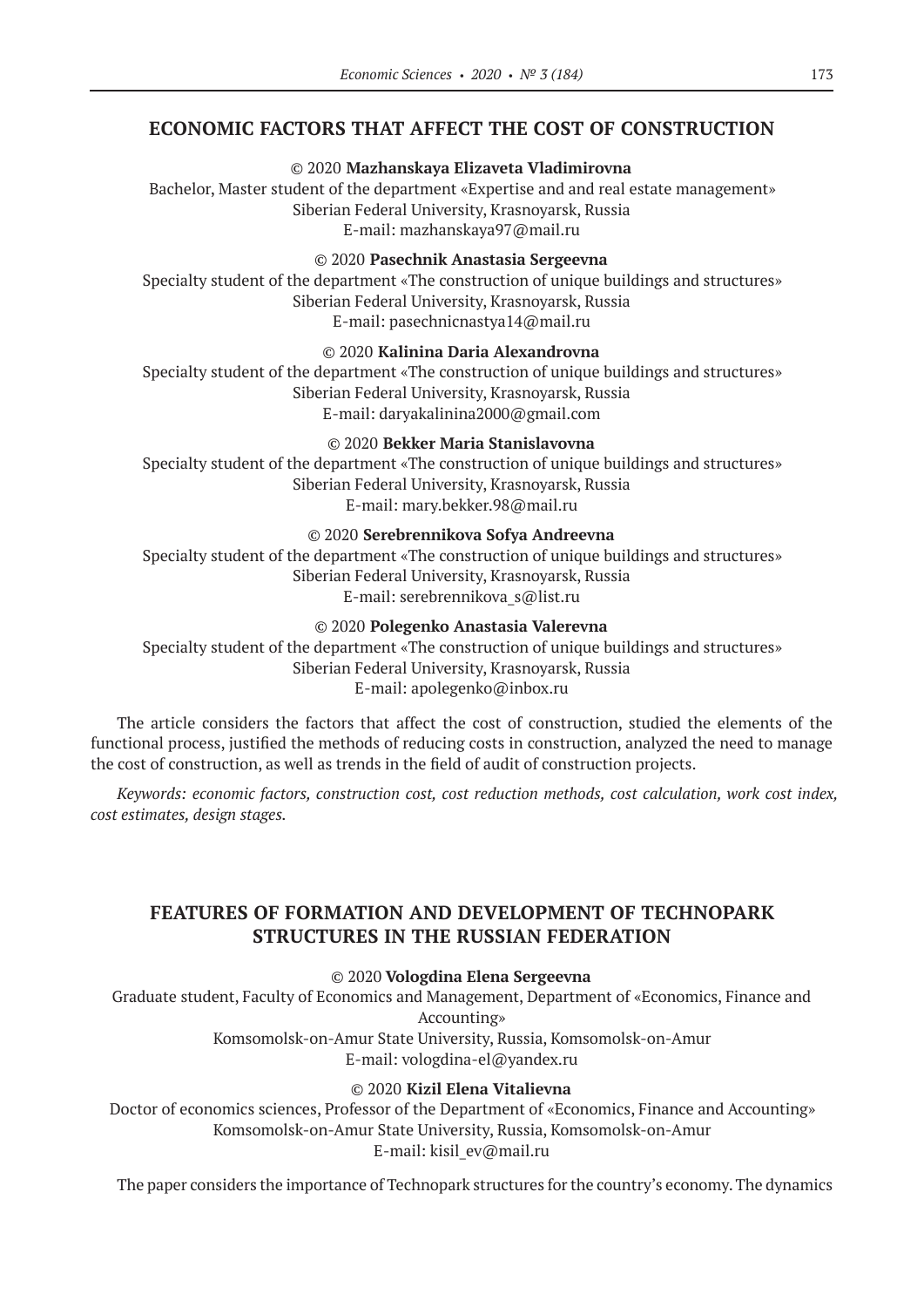of technoparks development in the Russian Federation is analyzed on the basis of statistical data. Attention is focused on the difficulties in creating and functioning University technology parks as structural divisions of higher education institutions.

*Keywords: technopark structures, dynamics of technoparks development, difficulties of formation of University technoparks.*

## **References**

- 1. *Efremenko, V.F. Bakharev, S.M.* (2019) Dinamika razvitiya innovatsionnoj infrastruktury v regional'nykh innovatsionnykh sistemakh Dal'nevostochnogo federal'nogo okruga Rossijskoj Federatsii [The dynamics of the development of innovation infrastructure in regional innovation systems of the Far Eastern Federal District of the Russian Federation]. Vlast' i upravlenie na Vostoke Rossii. № 1 (86), p. 41–50. (In Russian)
- 2. *Maslennikova, A.D*. (2018) Rossijskie tekhnoparkovye struktury: istoriya, problemy, perspek-tivy razvitiya [Russian technopark structures: history, problems, development prospects]. Molodezhnyj nauchnyj vestnik, № 5, p. 380– 383. (In Russian)
- 3. *Pavel', E.V. Kudryashova, T.V.* (2018) Rol' tekhnoparkovykh struktur universiteta v innovatsionnom razvitii regionaPavel' [The role of technopark structures of the university in the innovative development of the region]. Vestnik instituta ekonomiki i upravleniya. Novgorod State University, № 4(29), p. 75–84. (In Russian)
- 4. Problemy i perspektivy razvitiya klasterov i tekhnoparkov v Rossii [Problems and prospects for development of clusters and technoparks in Russia]. Ofitsial'nyj sajt «Assotsiatsiya klasterov i tekhnoparkov Rossii». [On-line]. URL: http://www.akitrf.ru/press-center/publikacii-v-smi/problemy-i-perspektivy-razvitiya-klasterov-i-tekhnoparkovv-rossii/ (accessed: 03.03.2020). (In Russian)
- 5. *Semenova, A.E*. (2017) Rol' tekhnoparkovoj struktury v razvitii innovatsionnogo predprini-matel'stva [The role of technopark structure in the development of innovative entrepreneurship]. Innovatsionnye tekhnologii v nauke i obrazovanii: sbornik statej V Mezhdunarodnoj nauchno-prakticheskoj konferentsii. Penza: Nauka i prosveshchenie Publ., p. 83–85. (In Russian)
- 6. Tekhnoparki. Tekhnogrady. Tekhnozhizn' (2019) [Technology parks. Tekhnograd's. Technolife]. Natsional'nyj onlajn-portal dlya predprinimatelej Mojbizness.rf. [On-line]. URL https://xn‑90aifddrld7a.xn — p1ai/novosti/ news/tekhnoparki-tekhnogrady-tekhnozhizn (accessed: 03.03.2020). (In Russian)

# **DEVELOPMENT OF AN AUTOMATION ALGORITHM WHEN FORMING A CONTRACT DOCUMENT CARD**

## ©© 2020 **Denisenko Vladislav Yurievich**

postgraduate student of the third course Saint-Petersburg state university of economics, Saint-Petersburg, Russia Email: vladizeslav@icloud.com

The subject of the research is to improve production relations by automating work processes at the enterprise. The article deals with the problem of developing organizational interaction between an enterprise and a counterparty via a website zakupki.gov.ru to automate the process of creating a contract document card in enterprises. An algorithm is proposed that allows you to integrate automation of the process of creating a contract document card into the software. There are two opinions about the nature of the influence, positive and negative, and arguments are given in support of these positions. Aspects of the opinions of business leaders in the absence of the need to introduce process automation, which leads to the suspension of the development of industry 4.0, are considered.

*Keywords: automation, industry 4.0, cyberphysical systems, information technology, competitive advantages, software, labor expenditures.*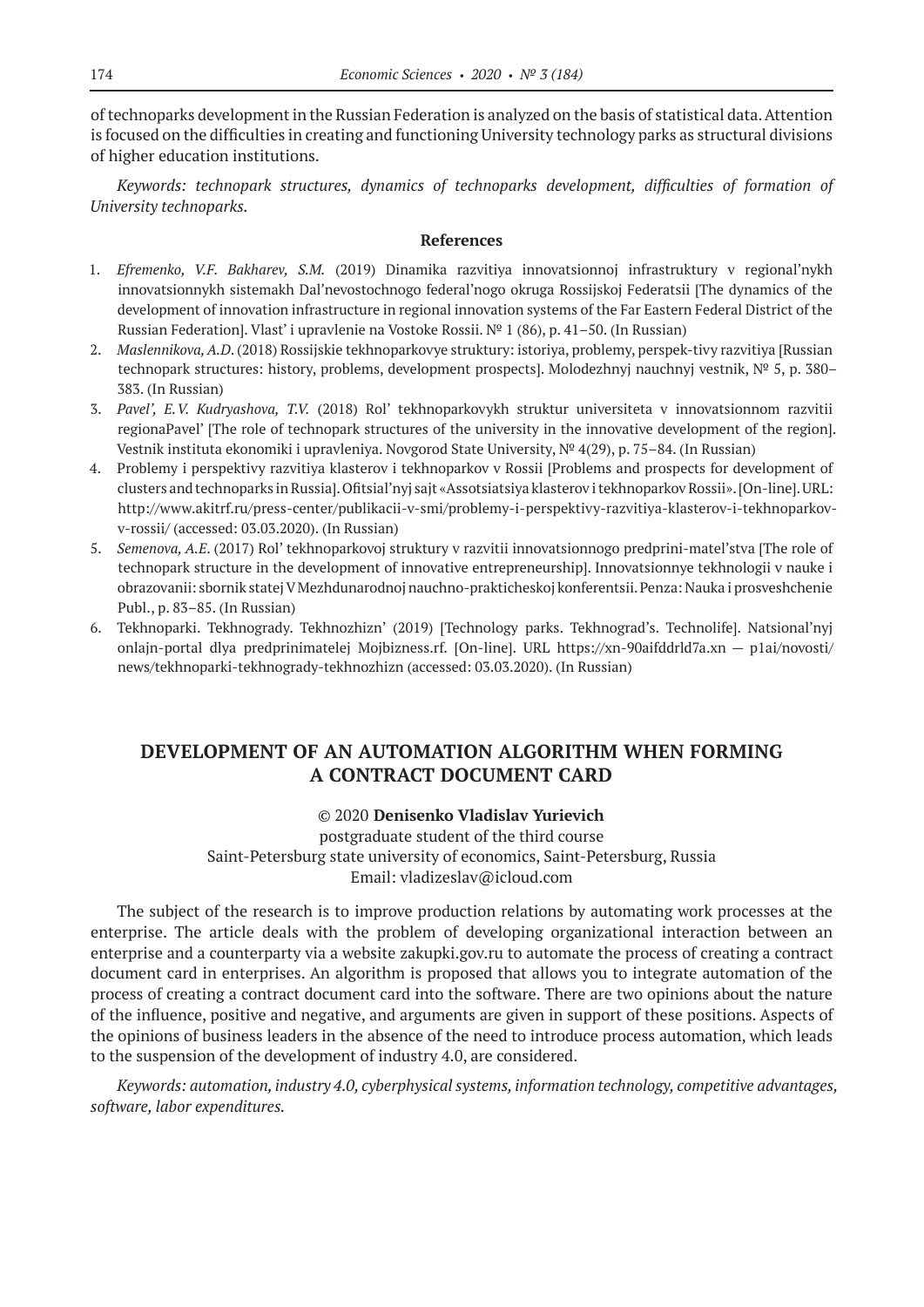# **USING THE TOOLS OF THE PROJECT-PROCESS APPROACH IN COST MANAGEMENT AT SMALL AND MEDIUM-SIZED BUSINESSES IN THE CONTEXT OF INCREASING MARKET COMPETITION**

©© 2020 **Zhabin Alexander Petrovich** Doctor of Economics, Professor Samara State University of Economics, Samara, Russia E‑mail: apzhabin@yandex.ru

©© 2020 **Volkododova Elena Viktorovna**

Doctor of Economics, Professor Samara State University of Economics, Samara, Russia E-mail: vev.sseu@gmail.com

The article contains the results of a study of the response of managers of small and medium-sized businesses (SMEs) to periodically manifested in the world and Russian economy crisis phenomena.

It is shown that the vast majority of SMEs in the period of economic crises and increased competition as the main means of response uses the reduction of production costs. As an effective means of ensuring competitiveness, the authors of the article suggest using the tools of the project-process approach in cost management. The essence of the project-process approach, the system of its tools, advantages and possible limitations in application due to the peculiarities of small and medium-sized businesses are revealed.

*Keywords: prjeect and process management, cost management, small and medium enterprises, economic crises, competitiveness*

#### **References**

- 1. Decree of the President of the Russian Federation of May 7, 2018 No. 204 «On national goals and strategic objectives of the development of the Russian Federation for the period until 2024».
- 2. Federal Law of July 24, 2007 No. 209-ФЗ "On the Development of Small and Medium-Sized Enterprises in Russia".
- 3. Small and medium enterprises in Russia. 2019: Stat.Sb./M 19 Rosstat.— M., 2019–87 p. [Electronic resource].URL: https://www.gks.ru/folder/210/document/13223
- 4. Ministry of Finance of the Russian Federation [Electronic resource]. URL: https://www.minfin.ru/ru/
- 5. Small and medium enterprises in Russia. 2019: Stat.Sb./M 19 Rosstat.— M., 2019–87 p.
- 6. Ministry of Finance of the Russian Federation [Electronic resource]. URL: https://www.minfin.ru/ru/
- 7. Place of birth of prices. Why Russia left the OPEC + oil deal / Rossiyskaya Gazeta [Electronic resource]. URL: https://rg.ru/2020/03/09/pochemu-rossiia-vyshla-iz-neftianoj-sdelki-opek.html
- 8. Experts talked about the consequences of coronavirus for the global economy / Rossiyskaya Gazeta [Electronic resource]. URL: https://rg.ru/2020/03/09/pochemu-rossiia-vyshla-iz-neftianoj-sdelki-opek.html
- 9. *Naugolnova I.A.* Fundamentals of the process approach to cost management in industrial enterprises / Economics, entrepreneurship and law.  $- 2020$ .  $-$  Is.  $10 - N^{\circ}$  3.  $-$  doi: 10.18334/epp.10.3.100746.

# **THE ESSENCE OF THE INNOVATIVE USE OF THE NATURAL AND ECONOMIC POTENTIAL OF THE GRAIN PRODUCT SUBCOMPLEX OF THE AGRO-INDUSTRIAL COMPLEX AND DEVELOPMENT PROSPECTS ALONG THE INNOVATIVE PATH**

## ©© 2020 **Zyukin Danil Alekseevich**

PhD in Economics Kursk State Agricultural Academy named after I.I. Ivanov, Kursk, Russia E‑mail: nightingale46@rambler.ru

The article shows the need to use innovative factors for the full disclosure of the natural and economic potential of the grain product subcomplex of the agro-industrial complex. Four scenarios of the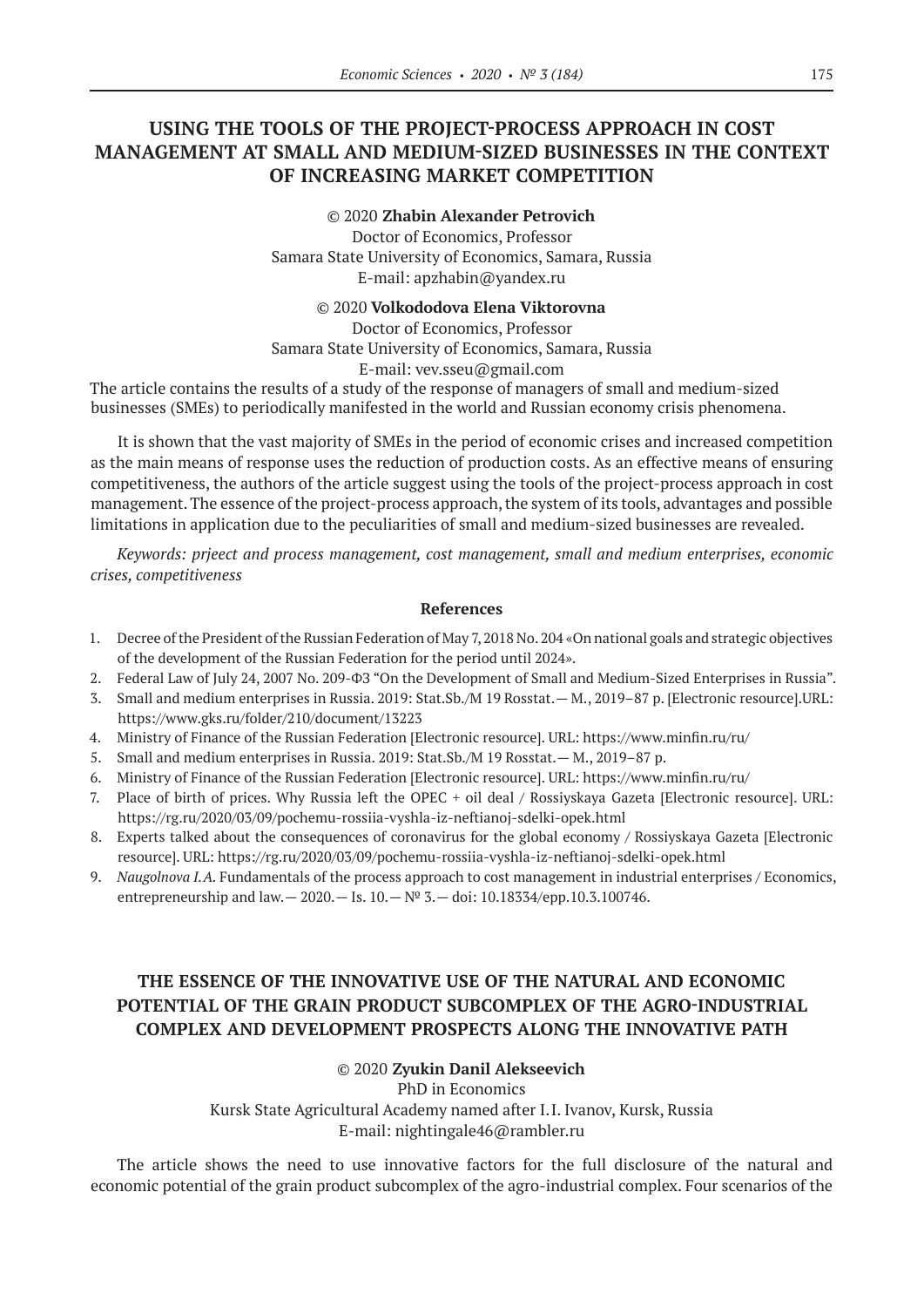development of the subcomplex for the strategic period are presented, including taking into account the full and fragmented transition to the innovation and investment model.

*Keywords: grain-product subcomplex, grain farming, natural and economic potential, innovation and investment development model, scenario forecasting, state regulation, strategy.*

# **STRUCTURE, DYNAMICS AND FEATURES OF DIRECT FOREIGN INVESTMENTS IN THE CONSTRUCTION SPHERE OF RUSSIA AND CHINA**

## ©© 2020 **Karlik Alexander Evseevich**

Head of enterprises and industrial complexes economy and management department St. Petersburg State University of Economics, St. Petersburg, Russia E‑mail: Karlik1@mail.ru

## ©© 2020 **Yu Jinchen**

Postgraduate student, Enterprises and industrial complexes economy and management department St. Petersburg State University of Economics, St. Petersburg, Russia E-mail: may 9171@mail.ru

The article defines the peculiarities of foreign direct investment in the construction sphere of Russia and China. The dynamics and structure of foreign direct investment in the construction sphere of Russia and China were analyzed, their comparison was carried out and corresponding conclusions were drawn.

*Keywords: foreign direct investment, construction, dynamics, structure*

## **DIGITAL TECHNOLOGY IN THE DAIRY INDUSTRY**

## ©© 2020 **Mayorov Alexander Albertovich**

Doctor of Technical Sciences, Professor, Chief Researcher, Head. Dairy Technology Laboratory Federal Altai Scientific Center for Agrobiotechnology, Barnaul, Russia

#### ©© 2020 **Suray Natalya Mikhailovna**

Candidate of Technical Sciences, Associate Professor of the Department of Economics and Management Moscow State University of Technology and Management (PKU), Moscow, Russia

## ©© 2020 **Nosov Vladimir Vladimirovich**

Doctor of Economics, Professor, Department of Economics and Management, Deputy research director Moscow State University of Technology and Management (PKU), Moscow, Russia

## ©© 2020 **Bobkov Alexander Nikolaevich**

Doctor of Philology, Professor, Department of Economics and Management Moscow State University of Technology and Management (PKU), Moscow, Russia

## ©© 2020 **Garipova Larisa Vladimirovna**

PhD in Economics, Associate Professor, Department of Economics and Management at the Enterprise Moscow State University of Technology and Management (PKU), Meleuz, Russia

*Keywords: digital economy, agriculture, dairy industry, digital technologies, smart farm, smart dairy herd.*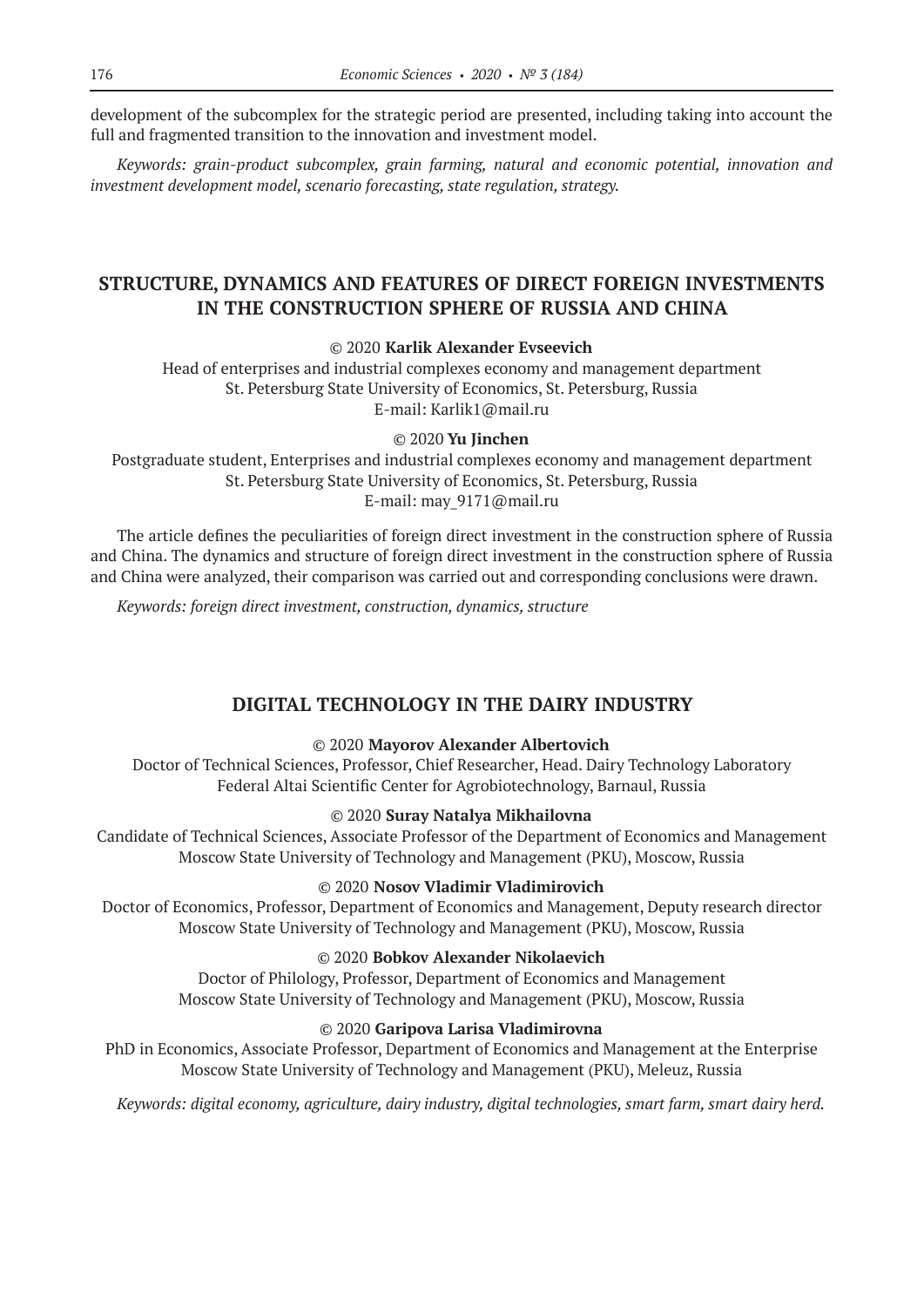# **INSTITUTIONAL FACTORS OF THE RUSSIAN TELECOMMUNICATIONS MARKET DEVELOPMENT**

©© 2020 **Savelyev Alexander Alexandrovich** Ph.D. candidate, Chair of economics and management Moscow City University, Moscow, Russia E‑mail: Alexander@Saveliev.biz

In this article the author made an analysis of political, economic, social and technological factors that influence the modern Russian telecommunications market development. The nature of the influence of factors is determined, which allows us to build a strategy for the further development of market participants.

*Keywords: telecommunications, communication services, legislation, competition, MNP, 3G, 4G, 5G, PEST‑analysis.*

- 1. Analiz rossiyskogo rynka telekommunikatsionnykh uslug: itogi 2016 g., prognoz do 2019 g. [Analysis of the Russian telecommunications services market: 2016 results, forecast up to 2019] Electronic resource / RBK.— 2017.— URL: https://marketing.rbc.ru/articles/10081/ (accessed: 10.11.2019).
- 2. *Bukharev I.A., Plakhov V.V.* Razvitiye proyekta MNP v Rossiyskoy federatsii [Development of the MNP project in the Russian Federation] // T-Comm: Telecommunications and transport: Volum 11. No. 1–2017.—52–56.
- 3. *Lomovtseva, O.A*. Institutsional'nyye faktory razvitiya setevykh form organizatsii biznesa [Institutional factors of network forms of business organization development] // Vestnik VolGU. Seriya 3: Ekonomika. Ekologiya. 2005. No.9. 145–149.
- 4. Reyestr litsenziy v oblasti svyazi [Register of licenses in the field of communications] Electronic resource / Roskomnadzor — 2019. URL: https://rkn.gov.ru/communication/register/license/ (accessed: 10.11.2019).
- 5. *Savelyev, A.A*. Mystery shopping, CSI & NPS vs AI: aktual'nyye metody kontrolya kachestva kliyentskogo servisa na rossiyskom telekommunikatsionnom rynke [Mystery shopping, CSI & NPS vs AI: actual methods of quality control of customer service in the Russian telecommunications market] // Gumanitarnoye obrazovaniye v ekonomicheskom vuze: materialy VII Mezhdunarodnoy nauchno-prakticheskoy ochno-zaochnoy konferentsii. November 1–28, 2018.— Moscow: Plekhanov Russian University of Economics, 2019.— 268–272.
- 6. *Savelyev, A.A*. PEST‑analiz kak instrument opredeleniya strategicheskogo razvitiya na primere federal'nogo operatora pochtovoy svyazi [PEST analysis as a tool for strategic development determining evidence from the federal postal service operator] // Aktual'nyye voprosy ekonomiki, menedzhmenta i finansov v sovremennykh usloviyakh / Sbornik nauchnykh trudov po itogam mezhdunarodnoy nauchno-prakticheskoy konferentsii: No. 3. St. Petersburg — 2016. 226–230.
- 7. Telekom 2018 [Telecom 2018] Electronic resource / CNews.— 2018.— URL: http://www.cnews.ru/reviews/ telekom\_2018 (accessed: 10.11.2019).
- 8. Telekom 2019 [Telecom 2019] Electronic resource / CNews.— 2019.— URL: https://www.cnews.ru/reviews/ telekom\_2019 (accessed: 10.11.2019).
- 9. *Uglov, I.V*. Puti realizatsii «zakona Yarovoy» v telekommunikatsionnoy otrasli [Ways of realization of the "Yarovaya law" requirements in telecommunikations] // T-Comm: Telecommunications and transport: No. 7–2017.—62–64.
- 10. *Chernyshev M.A.*  Strategic management. Fundamentals of strategic management Rostov-on-Don: Phoenix,  $2009. - 506$ , [1] p. - (Higher education).
- 11. *Choi Ch.* Predicting customer complaints in mobile telecom industry using machine learning algorithms // A Thesis Submitted to the Faculty of Purdue University In Partial Fulfillment of the Requirements for the degree of Master of Science in Industrial Engineering: School of Industrial Engineering, West Lafayette, Indiana — 2018.— 77 p.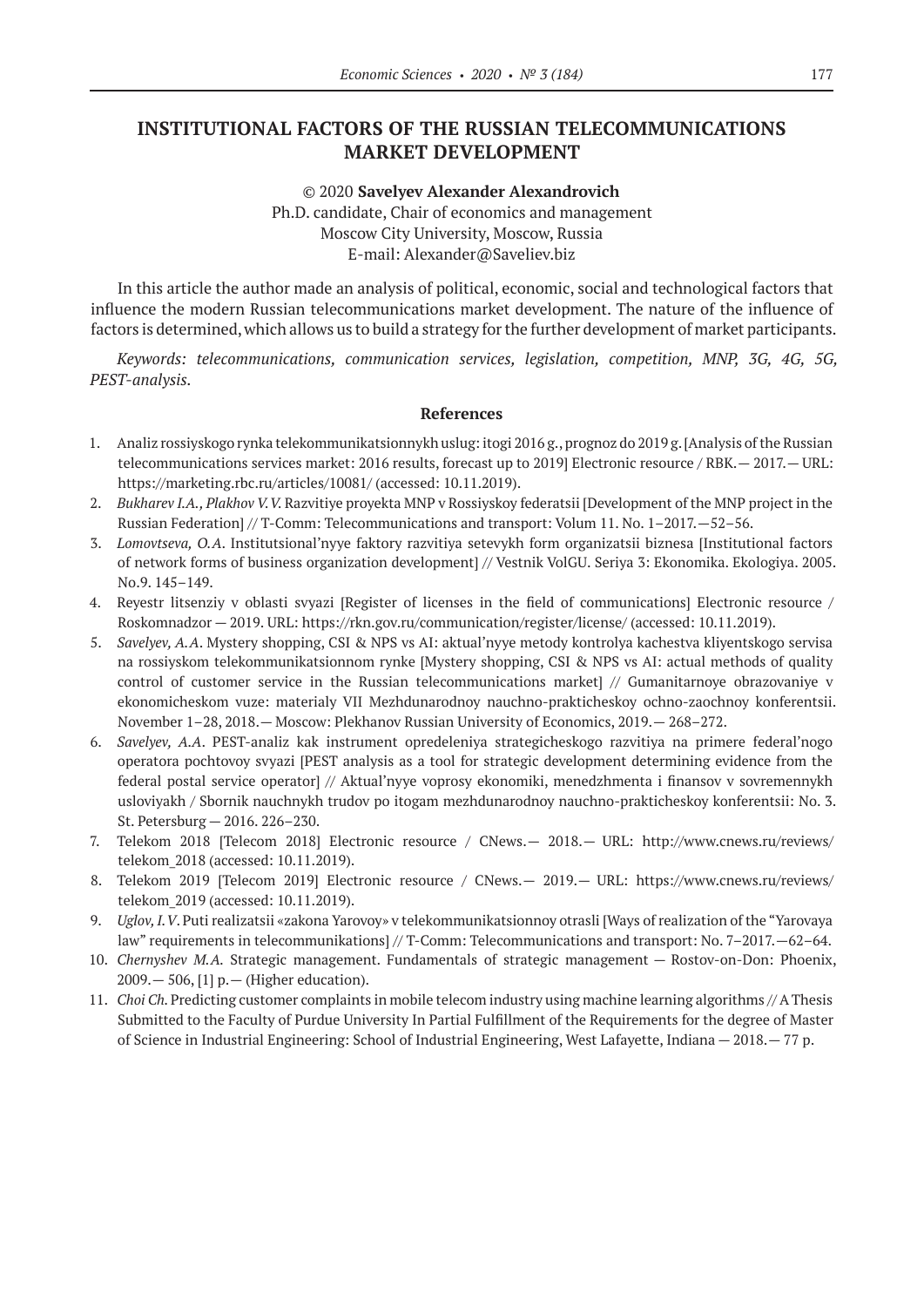# **PRINCIPLES AND METHODS OF DEBTOR INDEBTEDNESS MANAGEMENT ON ENTERPRISE**

## ©© 2020 **Sadykova Lily Gaysaevna**

PhD in Economics, Assistant professor

Sterlitamakskiy branch of Bashkir state university, Sterlitamak, Bashkortostan Rep., Russia

For present-day day by important problem on enterprise is efficient management debtor indebtedness, directed on optimization of his(its) size and well-timed инкассацию debt. The Debtor are, as a rule, economic contractors, which задолжали company-obligee. Increase to debtor indebtedness is indicative of negative trend: she distracts the facility from turn in consequence of which financial condition to organizations can stagger.

*Keywords: indebtedness, debtor, quota, checking, management, principles of management, methods of management, debtor indebtedness management.*

# **BUDGET FINANCING OF THE SOCIAL SPHERE OF THE REPUBLIC OF BELARUS**

©© 2020 **Samakhavets Maria Pavlovna**

PhD in Economics, Associate Professor, Department of Finance Polessky State University, Republic of Belarus, Pinsk E‑mail: samkhvec@rambler.ru

©© 2020 **Buhtik Marina Igorevna**

PhD in Economics, Associate Professor, Department of Finance Polessky State University, Republic of Belarus, Pinsk E‑mail: marina\_buhtik@mail.ru

©© 2020 **Kievich Alexander Vladimirovich** Doctor of Economics, Professor of the Department of Finance Polessky State University, Republic of Belarus, Pinsk E‑mail: a.v.kievich@yandex.ru

The article considers the social sphere of the Republic of Belarus in the context of its financing from the consolidated budget; the latest trends in the budget financing process are identified.

*Keywords: social sphere, financing, State budget, expenditures, Republic of Belarus.*

# **OTHER GRANTS IN THE SYSTEM OF BUDGETARY REGULATION: TRENDS AND PROSPECTS**

Solomko Maria Nikolaevna Candidate of Economics, Associate professor of the Department of Finance and Credit Khabarovsk State University of Economics and Law, Khabarovsk, Russia E-mail: solomko m n@mail.ru

 Improvement of intergovernmental grants structure is one of main directions of intergovernmental relations' development. The order and practice of other intergovernmental grants allocation have been criticized because of low level of transparency and changes in forms of distribution of funds. The goal of research is to formulate and substantiate the view of reasonability of exclusion of other intergovernmental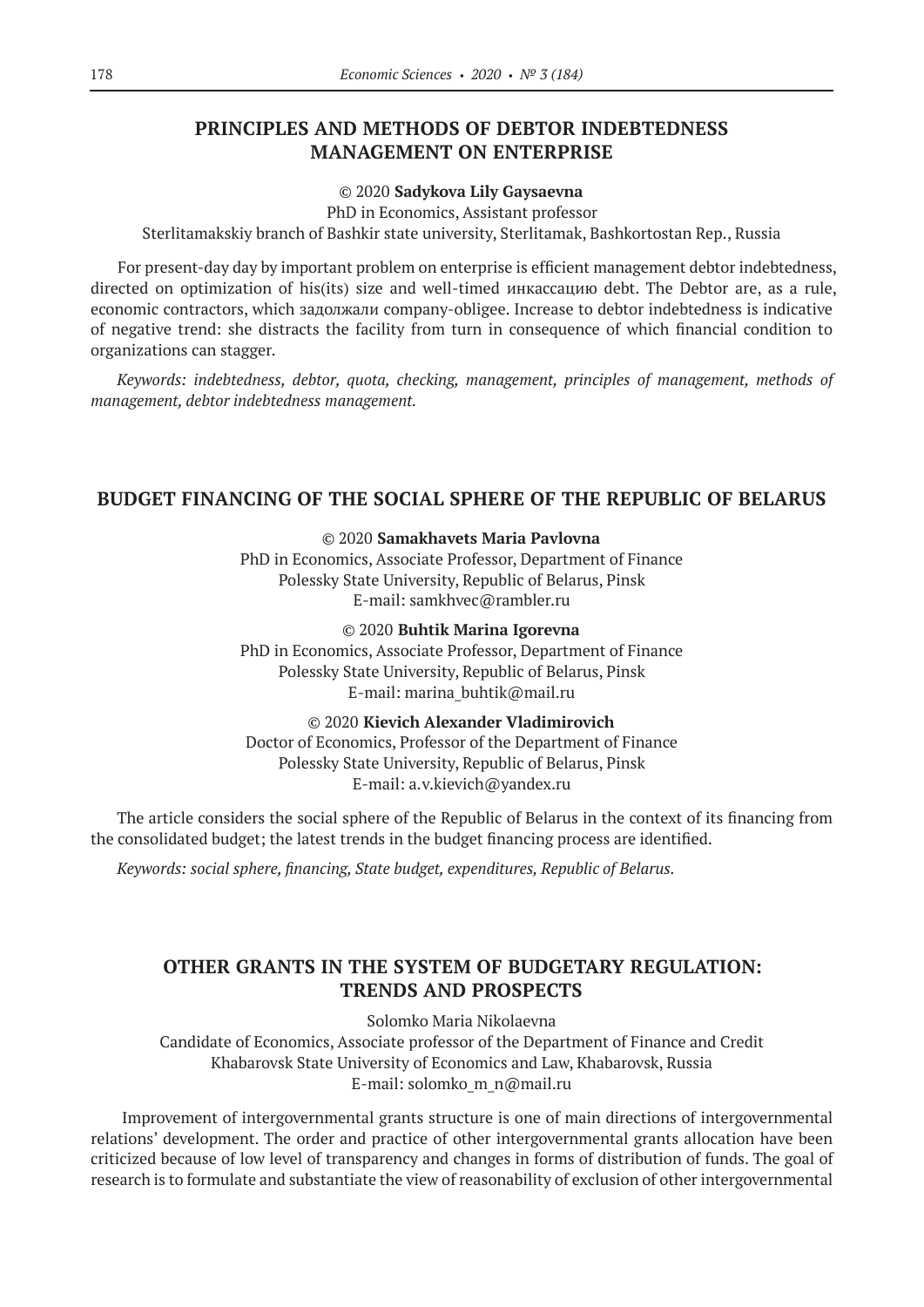grants. Under analyze of structure and dynamic of other intergovernmental grants we evaluate the role of such grants in regional budgets' funds. In order to develop theoretical approaches to intergovernmental relations we propose the classification of other intergovernmental grants. The paper concludes the importance of other intergovernmental grants as the instrument of budget regulation during mediumterm period. The main direction of other improvement of intergovernmental grants proposed in the paper is its' consolidation.

*Keywords: intergovernmental relations, intergovernmental grants, other intergovernmental grants, consolidated grants, classification of grants*

## **References**

- 1. *Arlashkin I. Yu., Gangan A.S., Deryugin A.N., Proka K.A. Predostavlenie blochnyh transfertov: opyt SSHA, Avstralii* i Kanady [Intergovernmental Block Transfers in Developed Countries: USA, Australia and Canada]. Finansovyj zhurnal [Financial Journal]. 2016. no 1, pp. 41–49.
- 2. *Bukharsky V.V., Lavrov A.M.*  Ocenka vyravnivayushchego i stimuliruyushchego effektov mezhbyudzhetnyh transfertov sub»ektam Rossijskoj Federacii [Impact Evaluation of the Equalizing and Stimulating Effects of Intergovernmental Transfers to the Subjects of the Russian Federation]. Finansovyj zhurnal [Financial Journal]. 2017, no 1, pp. 9–21.
- 3. *Bukhvald E.* «Samorazvitie» regionov i prioritety regulirovaniya prostranstvennoj struktury ekonomiki [«Selfdevelopment» of regions and the regulation priorities of the spatial structure of the economy of Russia]. Federalism. 2018, no 2, pp. 32–45
- 4. *Golovanova N.V.* Mezhbyudzhetnye transferty: mnogoobrazie terminov i rossijskaya praktika [Intergovernmental Transfers: Diversity of Terms and Russian Practice]. Finansovyj zhurnal [Financial Journal]. 2018. no 2, pp. 24–35. DOI: 10.31107/2075–1990–2018–2–24–35
- 5. *Pechenskaya M.A.* Razvitie mezhbyudzhetnyh otnoshenij v Rossii v 2000–2005 gg. [Development of interbudgetary relations in Russia in 2000–2015]. Studies on Russian Economic Development. 2017, vol. 28, no 2, pp 213–224
- 6. *Levina V.V.* Soglasovanie interesov v byudzhetnoj politike sub»ektov Rossijskoj Federacii [Coordination of interests in the budget policy of the Russian regions]. Federalism, 2019, no 1, pp. 100–117.
- 7. *Siluanov A.G.* Puti sovershenstvovaniya mezhbyudzhetnyh otnoshenij v Rossijskoj Federacii [Ways to improve intergovernmental relations in the Russian Federation.] Rossijskoe predprinimatel'stvo [Russian Entrepreneurship]. 2012, no 2, pp. 43–50.
- 8. *Timushev E.N.* posoby sovershenstvovaniya mekhanizmov predostavleniya mezhbyudzhetnyh transfertov v byudzhetnoj sisteme RF [Ways of Improvement of Transfer Granting in the Budgetary System of the Russian Federation]. ECO Journal. 2016, no 7, pp. 139–152.
- 9. Explanatory Note on the Report on the federal budget execution for 2018.
- 10. Summary Conclusion of the Accounts Chamber of The Russian Federation on the draft federal law "On the federal budget for 2017 and for the planned period 2018 and 2019".
- 11. Summary Conclusion of the Accounts Chamber of The Russian Federation on the draft federal law "On the federal budget for 2020 and for the planned period 2021 and 2022".

# **ECONOMIC INDICATORS FOR MAPPING THE STRUCTURE OF HIGH-TECH INDUSTRIES**

## ©© 2020 **Umanskiy Anatoliy Mihailovich**

The competitor

Enterprises and industrial complexes economy and management department Saint-Petersburg State Economical University, Saint-Petersburg, Russia E‑mail: uam\_777@mail.ru

This publication presents the results of an author's statistical experiment aimed at finding economic indicators that determine the structure of high-tech industries. The theoretical platform of the experiment is formulated—the concept of mesoeconomics, the «Kleiner formula», mapping industries of the European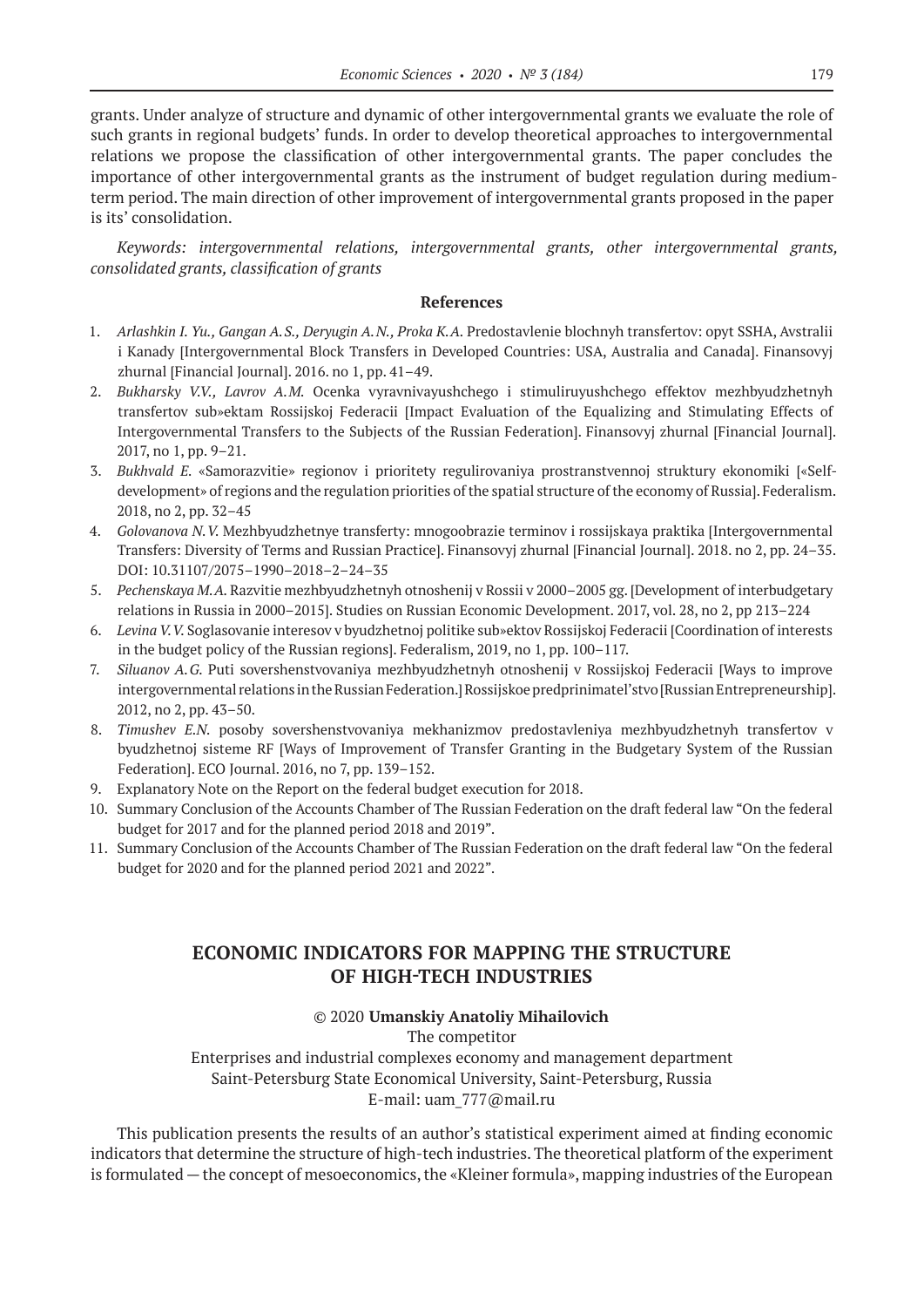scientific school Schneider M.R. The results of the correlation analysis, which reveals three interrelated indicators for mapping the sectors of the high-tech sector, are presented.

*Key words: economy, industry, high technology.*

#### **References**

- 1. *Henisz, W. J., Swaminathan, A*. Institutions and international business. Journal of International Business Studies, 2008.39 (4): 537–539.
- 2. *Schneider, M. R., Schulze-Bentrop, C., Paunescu, M*. Mapping the institutional cap-ital of high-tech firms: A fuzzyset analysis of capitalist variety and export perfor-mance. Journal of International Business Studies, 2010.
- 3. *Dopfer, K*. The Origins of Meso Economics Schumpeter's Legacy. In the Papers on Economics and Evolution. Jena, Germany: Evolutionary Economics Group 2006.
- 4. *Paunescu, M., Schneider, M*. More on testing the varieties of capitalism. Schmollers Jahrbuch: Zeitschrift fu¨r Wirtschafts- und Sozialwissenschaften, 2005, 125 (2): 323–325.
- 5. *Dixon, M., Roscigno, V. J., Hodson, R*. Unions, solidarity, and striking. Social Forc-es, 2004, 83 (1): 3–33.
- 6. *Kleiner, M.M*. Intensity of management resistance: Understanding the decline of unionization in the private sector. Journal of Labor Research, 2004 22 (3): 519–540.
- 7. *Boyer, R*. New growth regimes, but still institutional diversity. Socio-Economic Re-view, 2004, 2 (1): 1–32.
- 8. *Jackson, G., Deeg, R*. Comparing capitalisms: Understanding institutional diversity and its implications for international business. Journal of International Business Studies, 2008.39 (4): 540–561.
- 9. *Kleiner G.B.* The evolution of institutional systems. Publisher: Nauka, 2004.
- 10. *Volynsky A.I.* Mesoscale as an object of research in modern economic literature. Russian Journal of Institutional Studies (Journal of Institutional Studies) Volume 9, No 3. 2017.
- 11. *Gareev T.R.* Institutions and economic development at the subregional (meso-) level // Social Sciences and the Present, No. 5, 2010. c. 45–58.
- 12. *Markov LS, Yagolnitser MA A*. Mesoeconomic systems: problems of typhology // Region: Economics and Sociology, No. 1, 2008. 18–44.
- 13. *Kirdina S.G.* Methodological institutionalism and the mesoscale of social analysis // SOCIS, No. 12, 2015, p. 51–59.
- 14. *Orekhovsky P.A.* The structure of the field of economic knowledge: possibilities and limits of public debate // Social Sciences and the Present, No. 1, 2015, p. 5–23.
- 15. *Hasanov E.A., Boyko T.S. and Frolova N.S.*  The main directions of the theory of innovative mesoeconomics // Economics and Entrepreneurship, No. 12–2 (77–2), 2016, p. 211–216.
- 16. *Tishkov S.V.*  Management of the formation and development of innovative sub-systems at the mesoscale // Management Issues, N3 (15), 2015, p. 158–165.

## **MODERN PROBLEMS OF STRATEGIC PLANNING IN THE RUSSIAN ECONOMY**

©© 2020 **Chmyshenko Elena Georgievna**

Doctor of Economics, Professor E‑mail: elenach2@yandex.ru

©© 2020 **Chmyshenko Ekaterina Vladimirovna** Candidate of economic sciences, Associate professor Orenburg State University, Orenburg, Russia E-mail: minerva75@mail.ru

The article considers the relevance of strategic planning as the main function of public administration. The laws of the Russian Federation regulating this process are presented. The author identifies shortcomings related to the lack of a Federal body that would coordinate the strategic planning process at different levels of government. The analysis of the main indicators characterizing the economy of Russia and developed countries is carried out. The necessity of strengthening the training of specialists in the field of strategic planning is shown.

*Кeywords: Laws, management, strategic planning, forecasting, economic development.*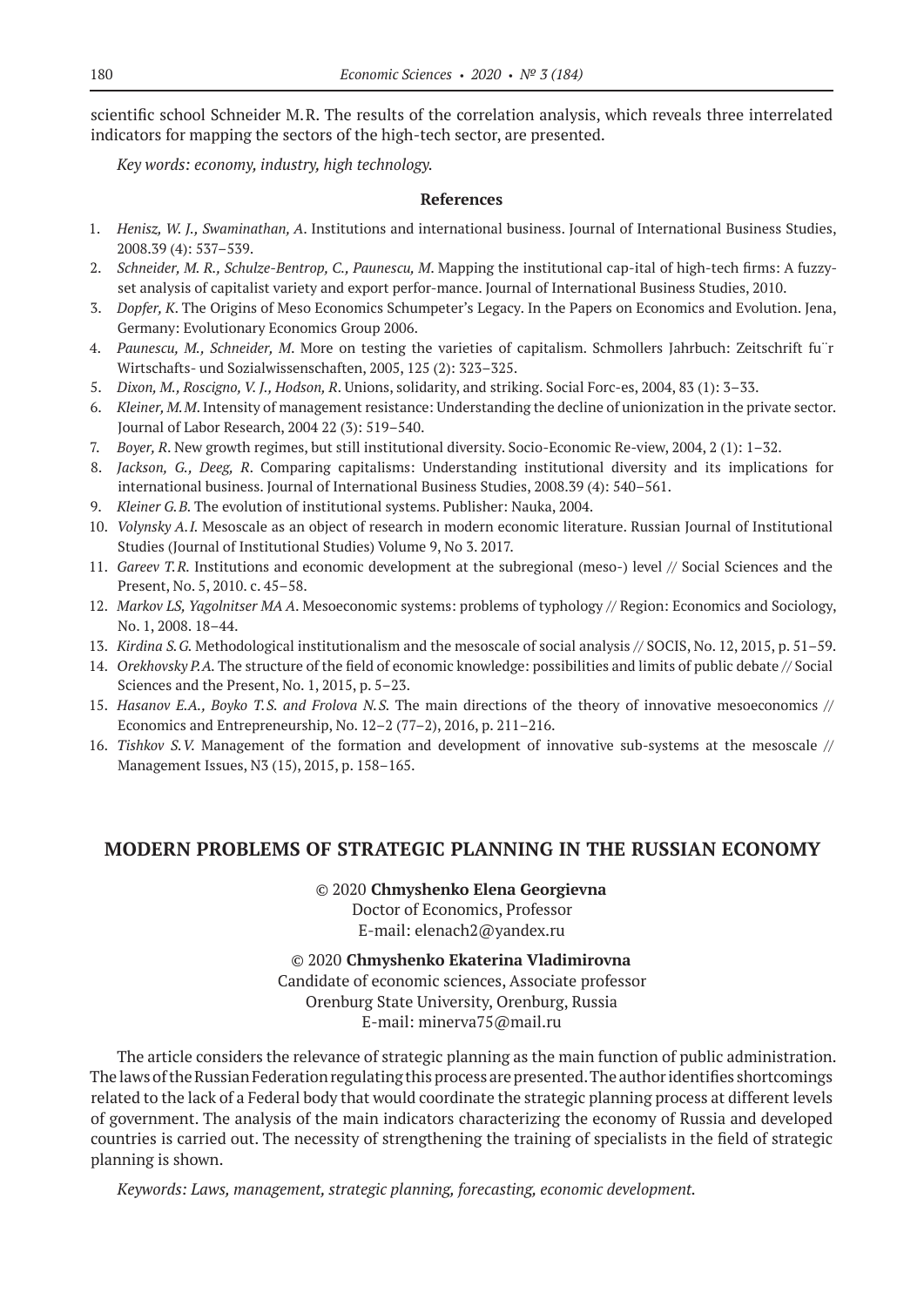## **BOOK KEEPING, STATISTICS**

# **A MODERN VIEW OF THE PURPOSE AND STRUCTURE OF THE FINANCIAL RESULTS STATEMENT**

#### ©© 2020 **Yurchenko Kristina Alekseevna**

Assurance Department, staff Ernst&Young LLC, Moscow, Russia E‑mail: gabikris@mail.ru

©© 2020 **Petrov Alexander Mikhailovich**

Doctor of Economic Sciences (Advanced Doctor), Professor of Department of the Accounting, Analysis and Audit Financial University under the Government of the Russian Federation, Moscow, Russia E‑mail: palmi@inbox.ru

The article considers the current state of the structure of P&L report, describes the principles of its construction, considers the impact of the International Financial Reporting Standards, in particular the P&L structure on the Russian financial results report, defines the methods of its external analysis, namely: Structural-dynamic analysis of income and expenditure, their ratio and valuation, dynamic analysis of profit indicators, structural analysis of accounting profit and estimation of changes in profit structure, factor analysis of profit indicators and estimation of their impact, coefficient analysis, as well as basic principles of internal analysis of financial results report are considered.

*Keywords: financial reporting, management reporting, international financial reporting standards, principles, revenue and expenditure, external and internal analysis.*

## **WORLD ECONOMY**

# **THE EVOLUTION OF EURASIAN INTEGRATION: A COOPERATION MECHANISM BETWEEN THE MEMBER STATES OF THE EURASIAN ECONOMIC UNION ON THE COMMON GAS MARKET**

©© 2020 **Allayarova Nelya Ismailovna** Graduate student of the Department of International economic relations Russian customs academy, Lyubertsy, Russia E-mail: nelia.raimzhanova@gmail.com

The article deals with a number of issues related to the analysis of integration processes in the EEU countries, the role of the gas industry in deepening the Eurasian integration. In particular, we are talking about the predominantly positive impact of regional economic integration on the economy of the EEU countries; about the direct dependence of positive effects on the creation of a common gas market of the EEU member States. The deepening of integration ties increases the efficiency of energy supply, energy security, and thus the economic stability of the EEU countries. In this regard, the author highlights the range of problems caused by the formation of the common gas market of the EEU. The process of gas price formation is important for the development of the common gas market.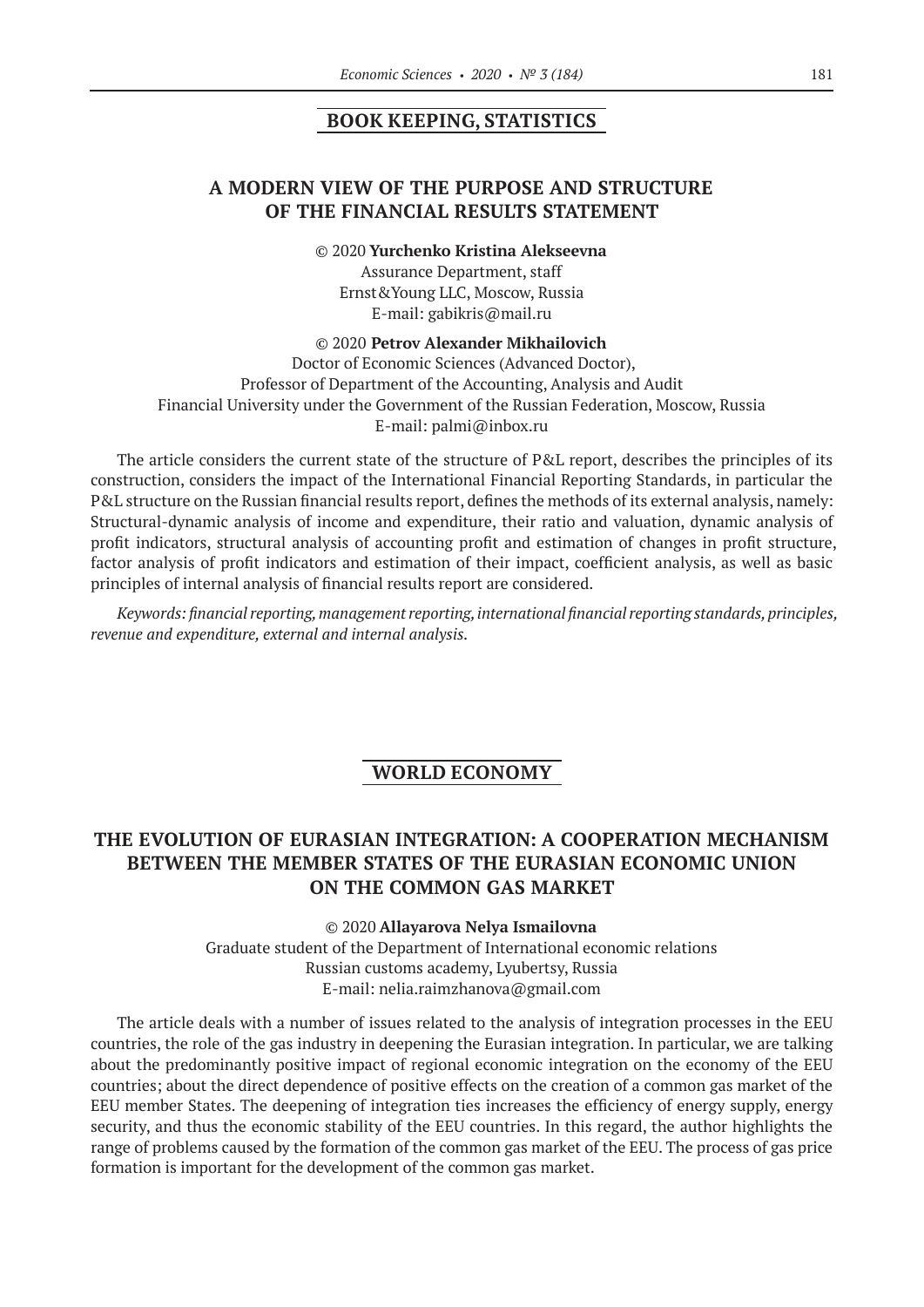*Keywords: Eurasian Economic Union (EEU); common gas market; gas; integration; regional integration; economic development.*

## **References**

- 1. Dogovor o Evrazijskom ehkonomicheskom soyuze ot 29.05.2014. URL: https://docs.eaeunion.org/docs/ruru/0023611/itia\_05062014\_doc.pdf (accessed: 12.03.2020).
- 2. *Allayarova N.I.* Analiz zadach i problem, svyazannyx s formirovaniem obshhego rynka gaza Evrazijskogo ekonomicheskogo soyuza // Ekonomicheskie nauki. 2020. № 2 (183). S. 107–113. DOI: 10.14451/1.183107
- 3. *Allayarova N.I.* Vektor razvitiya birzhevoj torgovli v usloviyax formirovaniya obshhego rynka gaza Evrazijskogo e`konomicheskogo soyuza // Sbornik nauchnyx trudov uchastnikov VI Vserossijskoj nauchno-prakticheskoj konferencii s mezhdunarodnym uchastiem. MGU im. Lomonosova. 2019. S. 30–35. URL: https://www.elibrary.ru/ item.asp?id=41152876 (accessed: 12.03.2020).
- 4. *Beschinskij A.*A, *Bokserman Yu.I., Braginskij O.*B, *Bryanskix V.*E, *Makarova T.E., Margulov G.D.* (1998). Energetika i obshestvo: Rol gazovoj promyshlennosti i integracii stran SNG. 11–25.
- 5. *Golam M., Monowar M.* Eurasian Economic Union: Evolution, challenges and possible future directions // Journal of Eurasian Studies. 2018. 9 (2). P. 163–172. URL: doi.org/10.1016/j.euras.2018.05.001 (accessed: 17.03.2020).
- 6. *Eremin S.V.* Rynki prirodnogo gaza v usloviyax mezhdunarodnoj ekonomicheskoj integracii: napravleniya transformacii, klyuchevye faktory i vyzovy: diss. … d.e.n.: 08.00.14. Moskva, 2018. S. 222–240.
- 7. *Kolomejceva A.A.* Problemy i perspektivy vzaimootnoshenij Rossii i stran SNG na rynke gaza: diss. … k.e.n.: 08.00.14. Moskva, 2017. S. 13–21.
- 8. *Korobczov E.V.* Otraslevye i institucionalnye faktory regulirovaniya regionalnogo rynka gaza: diss. … k.e.n.: 08.00.05. Belgorod, 2012. S. 19–99.
- 9. *Pyanov S.A.* Regionalnaya ekonomicheskaya integraciya v sovremennyx usloviyax: perspektivy razvitiya EAES: diss. … k.e.n.: 08.00.14. Moskva, 2017. S. 57–117.
- 10. *Tkachenko M.F., Allayarova N.I.* Tendencii i potencial formirovaniya obshhego rynka gaza v EAES // Vestnik Rossijskogo universiteta druzhby narodov. Seriya: Ekonomika. 2020. T. 27. № 4. S.638–648.
- 11. Doklad «O sostoyanii vzaimnoj torgovli mezhdu gosudarstvami chlenami Evrazijskogo ekonomicheskogo soyuza v 2015–2016 godax» URL: http://www.eurasiancommission.org/ru/act/integr\_i\_makroec/dep\_stat/tradestat/ analytics/Documents/report/Report\_2015–2016.pdf (accessed: 16.03.2020).
- 12. Pravovoj portal tekushhem Evrazijskoj subektov ekonomicheskoj komissii URL: https://docs.eaeunion.org/ (accessed: 15.03.2020).

# **OIL AND ECONOMY OF BRICS COUNTRIES**

©© 2020 **Gusarova Svetlana Anatolyevna**

Doctor of Economics, Associate Professor, Leading Researcher Plekhanov Russian University of Economics, Moscow, Russia

The author conducted a study on the impact of oil imports and exports on the development of the economies of BRICS countries. It is concluded that participation in the world oil trade has the greatest impact on the growth of the economy of Brazil, China, and Russia. This process has an average significance for the growth of Indian GDP and has practically no effect on the development of the South African economy. The problems of the oil business in a pandemic are disclosed.

*Keywords: oil production, world oil trade, BRICS countries, economic development.*

- 1. Index RTS (IRTS) // Investing.com.— URL: https://ru.investing.com/indices/rtsi (accessed: 08.04.2020).
- 2. BP Statistical Review of World Energy 2019 / Energy Outlook // BP p.l.c.— URL: https://www.bp.com/content/ dam/bp/business-sites/en/global/corporate/pdfs/energy-economics/statistical-review/bp-stats-review‑2019 full-report.pdf (accessed: 08.04.2020).
- 3. GDP, current prices / World Economic Outlook (April 2019) // International Monetary Fund.— URL: http:// www.imf.org/external/datamapper/NGDPD@WEO/OEMDC/ADVEC/WEOWORLD (accessed: 02.04.2020).